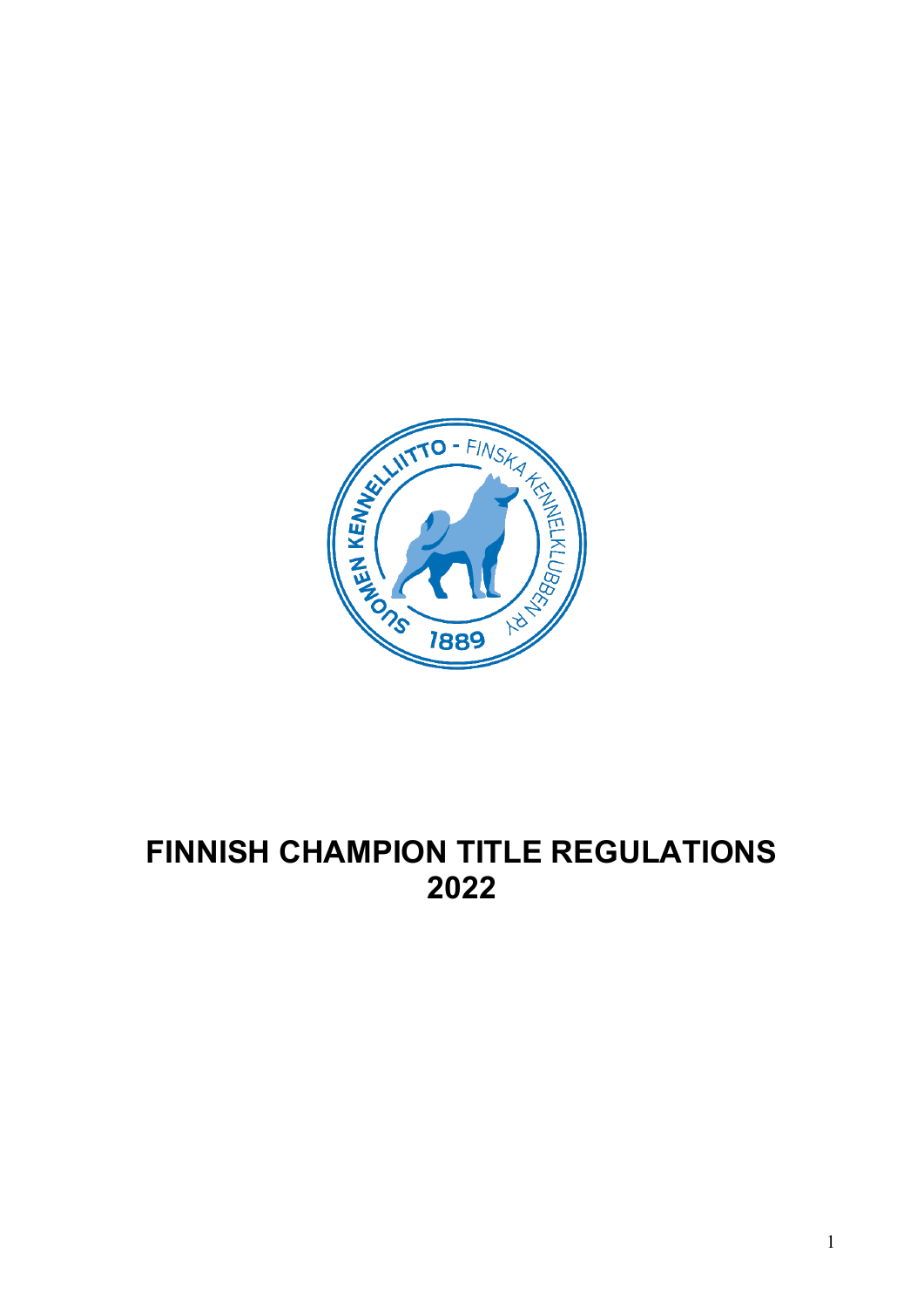# **FINNISH CHAMPION TITLE REGULATIONS**

# **Valid as of 1.1.2022**

*This document is a translation of the original version in Finnish, [Suomen Valionarvosäännöt 2022.](https://www.kennelliitto.fi/lomakkeet/valionarvosaannot-2022) In cases of doubt, the original version will prevail.*

# **REQUIREMENTS APPLIED TO ALL BREEDS**

A champion title application must be made no later than five (5) years after the last result counting towards the title was achieved. After this, the title is no longer granted. *(Council 22/11/2020)*

For champion titles granted in trials and competitions, the dog is required to have obtained at least the quality grade *good* at a dog show approved by a member or partner country of the FCI at the minimum age of 15 months. (*Council 30/05/2021*)

# **Finnish Show Champion (FI CH)**

At least three certificates obtained in dog shows in Finland under three different judges. At least one of these certificates must be obtained at the minimum age of 24 months. Possible breed-specific requirements regarding trial results will also have to be met. The amendment enters into force on 1.6.2011. *(Council 29/5/11)* The requirements regarding trial results are minimum requirements.

For a dog that has a Finnish owner / holder, results in breed-specific trials gained in Nordic countries count towards the Finnish Show Champion title. (*Council 24/11/2007)*

#### **Finnish Junior Show Champion (FI JCH)**

At least three Junior Certificates from Finland under three different judges. The Finnish Junior Show Champion title is not subject to trial result requirements. Possible Junior Show Champion titles from other countries do not count towards the Finnish Junior Show Champion title.

# **Finnish Veteran Show Champion (FI VCH)**

At least three Veteran Certificates from Finland under three different judges. The Finnish Veteran Show Champion title is not subject to trial result requirements. Possible Veteran Show Champion titles from other countries do not count towards the Finnish Veteran Show Champion title.

# **Finnish Agility Champion (FI ACH)**

A dog is awarded the Finnish Agility Champion title once it has been awarded three Agility Certificates in the highest class in Agility, under three different Agility judges.

A foreign dog is awarded the Finnish Agility Champion title, once it has obtained the national Agility Champion title of its country and has been awarded one Agility Certificate in the highest class in Agility in Finland. *(Council 23/11/2019)*

# **Finnish Jumping Champion (FI ACH-J)**

A dog is awarded the Finnish Agility Jumping Champion title once it has been awarded three Jumping Certificates in the highest class in Agility, under three different Agility judges.

A foreign dog is awarded the Finnish Agility Jumping Champion title, once it has obtained the national Agility Jumping Champion title of its country and has been awarded one Jumping Certificate in the highest class in Agility in Finland. *(Council 23/11/2019)*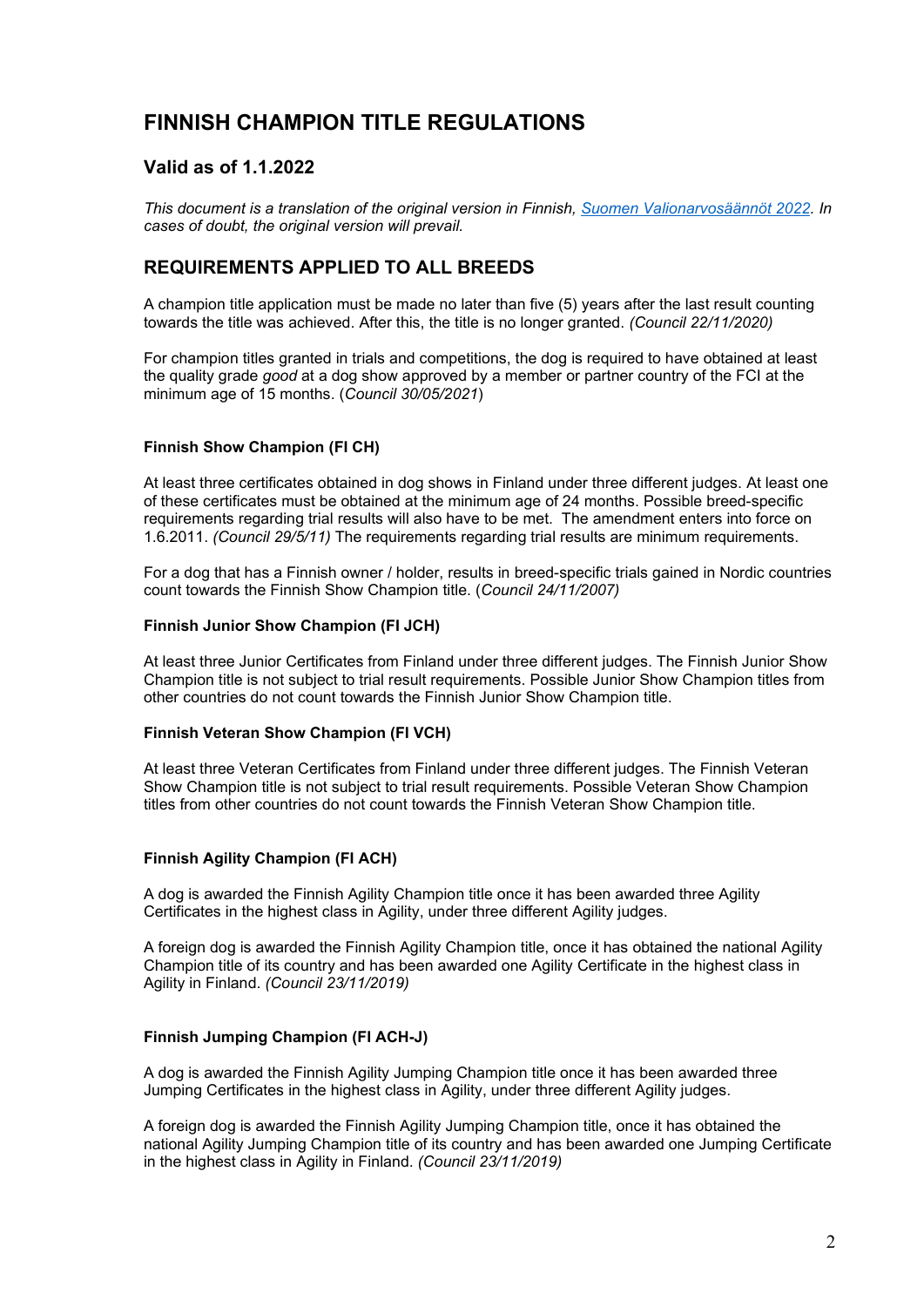#### **Finnish Tracking Champion (FI TCH)**

A dog is awarded the Finnish Tracking Champion title once it has been awarded the 1<sup>st</sup> Prize in Blood Tracking Trial for Hunting Dogs in Winner's Class three times, under at least two different judges. *(Council 31/05/2008*

#### **Finnish Dog Dance Champion**

#### **Heelwork to Music (FI DDCH-HTM)**

A dog is awarded the Finnish HTM Champion title once it has been awarded three Dog Dance Certificates in Heelwork to Music competitions. At least six (6) months must separate the first and last certificate. *(23/11/2019)*

#### **Freestyle (FI DDCH-FS)**

A dog is awarded the Finnish Freestyle Champion title once it has been awarded three Dog Dance Certificates in Heelwork to Music competitions. At least six (6) months must separate the first and last certificate. *(Council 23/11/2019)*

#### **Working Champion (FI WCH)**

In addition to the required dog show result, breed-specific trial result requirements must be met. Trial results that count towards the Finnish Working Champion title, granted by the Finnish Kennel Club, must all be gained in Finland. *(Council 27/05/2012)*

#### **Finnish Working Champion title in Working Dog Trials**

(Breeds entitled to compete in Working Trials are marked with \*)

3 x 1<sup>st</sup> prize in the highest class in the same Working or Rescue Dog (IPOR) Trial or at least the grading *very good*, which is at least 90 % of the maximum score, gained over at least two calendar years and under at least two different judges. *(Council 23/11/2003) (Council 23/11/2019)*

Granted champion titles are recorded for each trial form as follows:

| National Rescue Dog Test                    | FI WCH-PEKO   |
|---------------------------------------------|---------------|
| International Rescue Dog Area Search Test   | FI WCH-RH-FL  |
| International Rescue Dog Tracking Test      | FI WCH-RH-F   |
| International Rescue Dog Rubble Search Test | FI WCH-RH-T   |
| Working Dog Trial - Tracking                | FI WCH-PKJ    |
| Working Dog Trial - Searching               | FI WCH-PKH    |
| <b>Working Dog Trial - Versatility</b>      | FI WCH-PKE    |
| Working Dog Trial - Messenger               | FI WCH-PKV    |
| IGP Trial - Tracking                        | FI WCH-IGP    |
| Mondioring                                  | FI WCH-MR     |
| <b>Specialty Tracking Test</b>              | FI WCH-IFH    |
| <b>International Tracking Test</b>          | FI WCH-IGP-FH |
|                                             |               |

#### **Finnish Working Champion (Injured Elk Tracking Trial, FI WCH-VAHI)**

2 x pass in Injured Elk Tracking Trial and 1 x pass in Tracking Trial for Elkhounds. Once a dog has gained all trial results needed for the Champion title, it may no longer participate in trials. *(Council 26/11/2006)*

#### **Finnish Working Champion (FI WCH-LUT and FI WCH-LUME)**

A dog is awarded the Finnish Working Champion (hunting) title once it has gained two qualifying results in Natural Underground Trial for Ferreting Dogs under two different judges; the achieved title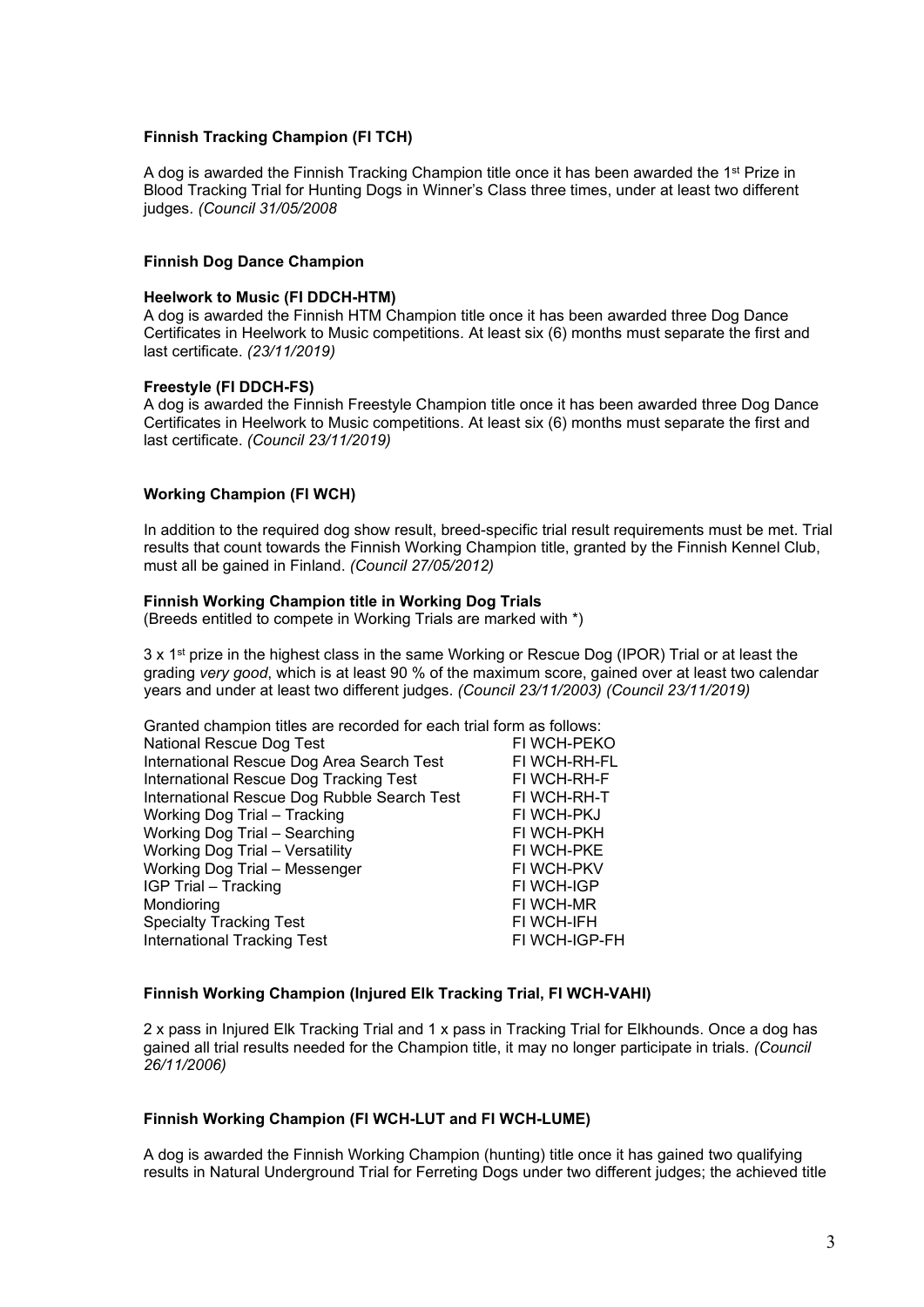is marked FI WCH-LUME. A dog may no longer participate in Natural Underground Trial for Ferreting Dogs once it has gained all trial results required for the FI WCH-LUME title. If a dog obtains the Finnish Working Champion (cave) title, the title is marked FI WCH-LUT. Thus, the titles for a dog that has obtained both the Finnish Working Champion (cave) and the Finnish Working Champion (hunting) title are marked FI WCH-LUT FI WCH-LUME. *(Council 05/05/2005*)

#### **Finnish Nosework Champion (FI NWCH)**

3 x 100-point-results from the highest class with no penalty points, within the same trial form of Nosework and under at least two different judges. (*Council 28/11/2021*)

Granted champion titles are recorded for each Nosework trial form as follows:

| FI NW-KEK |
|-----------|
| FI NW-S   |
| FI NW-L   |
| FI NW-A   |
| FI NW-U   |
|           |

# **Finnish Herding Champion (FI HCH)**

A dog is awarded the Finnish Herding Champion title once it has been awarded the 1<sup>st</sup> Prize in Herding Trial in the highest class three times, under two different judges. *(Council 30/11/2008)*

#### **Finnish Rally Obedience Champion (FI ROBCH)**

A dog is awarded the Finnish Rally Obedience Champion title once it has gained a minimum score of 95 points in Master Class three times, under at least two different judges. *(Council 23/11/2014)*

#### **Finnish Obedience Champion (FI OCH)**

A dog is awarded the Finnish Obedience Champion title once it has been awarded the 1<sup>st</sup> Prize in Obedience in Elite Class three times, under at least two different judges.

#### **Finnish Water Rescue Champion (FI WRCH)**

A dog is awarded the Finnish Water Rescue Champion title once it has been awarded the 1st Prize in Water Rescue Trial in Winner's Class three times, under at least two different chief judges. (*Council 26/05/2019)*

#### **Finnish Skijoring Champion (FI SKICH)**

A dog is awarded the Finnish Skijoring Champion title once it has won at least 3 times a men's or women's race in Skijoring, with a minimum distance of 10 km, or achieved a time in the class in question which is at most 10 % slower than the winner's result. At least 4 participants must take part in the class. The results must be gained over at least two competition seasons. In addition, the dog must have passed the Companion Dog Test (PAKK, BH). *(Council 25/05/2014)*

# **Nordic Working Champion (NORD WCH)**

A dog that has obtained national trial champion titles from three Nordic countries (Finland, Sweden, Norway, Iceland or Denmark) will be awarded the Nordic Working Champion title in the trial or competition form in question. One can apply for the Nordic Working Champion title starting from 1.1.2010. Champion titles obtained before that are considered as merits for the dog. *(Council 21/05/2009, 27/05/2012)*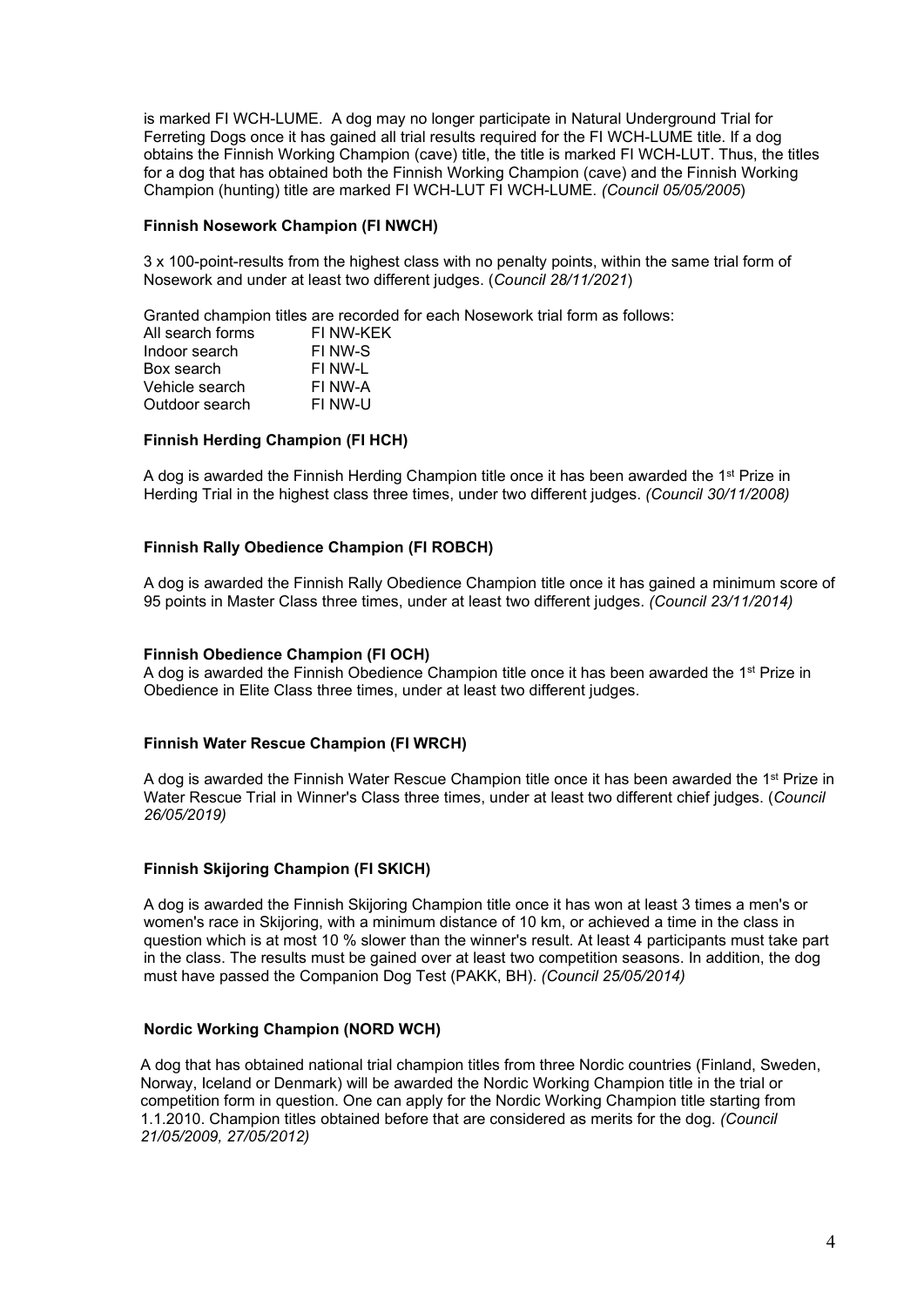# **Nordic Show Champion (NORDIC CH)** *(NKU 12/10/2016)*

A dog that has obtained three Nordic Show Certificates from three Nordic countries and under three different judges, can be awarded the title of Nordic Show Champion. At least one Nordic Show Certificate must be obtained after the age of 24 months.

For a dog to be eligible for the Nordic Show Champion title, the dog must be a national Show Champion in the country where it is registered.

**Trial results required for the Show Champion title may also be gained in other Nordic countries. Whether a trial result gained in another country qualifies towards the Show Champion title is confirmed by the Finnish Kennel Club upon proposal made by the party that administers the trial form in question. Show results required for other champion titles can be obtained abroad at dog shows approved by the kennel club of an FCI-approved country.**  *(Council 29/05/2016)*

**If a dog has obtained a Show Champion title at the minimum age of 24 months in some other country, only one certificate from Finland as well as possible additional requirements are required for the Finnish Show Champion title. A certificate the dog has obtained in Finland under the age of 24 months counts towards the Finnish Show Champion title. The amendment enters into force on 1.1.2011.** *(Council 29/05/2011)*

**A trial result obtained overseas, by a dog that has a foreign owner / holder, counts towards the Finnish Show Champion title only if the trial result is obtained in a trial that corresponds with the breed-specific trial required of the breed in Finland and is approved by an FCIapproved kennel organisation. An FCI-approved Working Class Certificate (WCC) regarding the trial result must be sent to the Finnish Kennel Club when applying for the Champion title.**  *(Council 24/11/2007)*

**If a dog has obtained a trial or competition Champion title in some other country, only one result from Finland in the highest class in the trial form or competition in question is required, as well as possible additional requirements.** *(Council 27/11/2004, 27/05/2012)*

**Applications for Finnish and International Champion titles are made in writing to the Finnish Kennel Club. Applications for foreign Champion titles are made to the kennel organisation in the country in question. The amendment enters into force on 1.1.2005.** *(Council 27/11/2004)*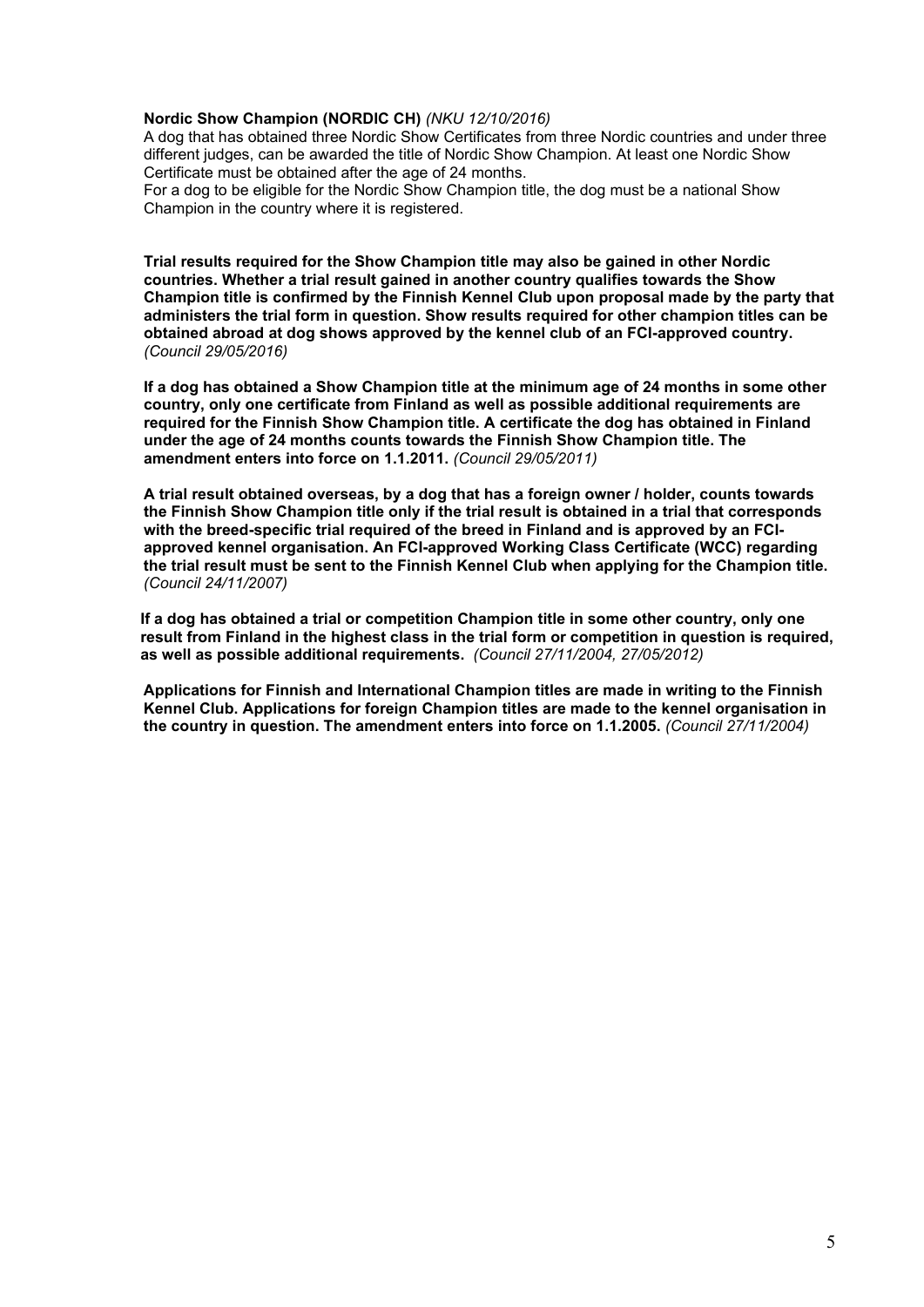#### **Abbreviations:**

| <b>AJOK</b>      | $=$      | Hunting Trial for Finnish Hounds - Hare                             |
|------------------|----------|---------------------------------------------------------------------|
| <b>ALO</b>       | $=$      | Novice Class (Class 1)                                              |
| <b>AVO</b>       | $=$      | Open Class (Class 2)                                                |
| <b>BEAJ</b>      | Ξ        | Hunting Trial for Beagle - Hare                                     |
| <b>CACIT</b>     | $=$      | Certificat d'Aptitude au Championnat international de Travail,      |
|                  |          | international trial certificate granted by the FCI                  |
| <b>DRAJ</b>      | Ξ        | Hunting Trial for Drever - Hare                                     |
| <b>DKAJ</b>      | $=$      | Hunting Trial for Drever - Fox                                      |
| <b>EVL</b>       | Ξ        | <b>Elite Class</b>                                                  |
| <b>HIRV</b>      | $=$      | <b>Hunting Trial for Elkhounds</b>                                  |
| HIRV-J           | $=$      | <b>Tracking Trial for Elkhounds</b>                                 |
| <b>IPO</b>       | Ξ        | Internationale Prüfungsordnung (IGP)                                |
| <b>IPOR</b>      | $=$      | International Rescue Dog Trial                                      |
| <b>KAER</b>      | $=$      | Hunting Trial for Continental Pointing Dogs                         |
| <b>KEAJ</b>      | $=$      | Hunting Trial for Hounds - Fox                                      |
| <b>KVK</b>       | $=$      | Weight Pulling Trial for Alaskan Malamutes                          |
| L                | Ξ        | snowy ground                                                        |
| <b>LUME</b>      | $=$      | Natural Underground Trial for Ferreting Dogs                        |
| <b>LUTA</b>      | $=$      | Ability Test for Ferreting Dogs, Grade A                            |
| <b>LUTB</b>      | $=$      | Ability Test for Ferreting Dogs, Grade B                            |
| <b>LUTC</b>      | $=$      | Ability Test for Ferreting Dogs, Grade C                            |
| LUO <sub>1</sub> | $=$      | Natural Den Inspection, passed                                      |
| <b>LINT</b>      | Ξ        | Hunting Trial for Spitz - Bird                                      |
| NKM <sub>1</sub> | $=$      | Hunting Trial for Retrievers, passed                                |
| NOU1             | $=$      | Working Ability Test for Retrievers, passed                         |
| MEJÄ             | $=$      | <b>Blood Tracking Trial</b>                                         |
| MÄAJ             | Ξ        | <b>Working Trial for Dachshunds</b>                                 |
| P                | $=$      | bare ground                                                         |
| PAIM-E           | $=$      | Herding Working Test - Traditional Style (FCI HWT TS)               |
| <b>PIKA</b>      | $=$      | Multiple Trial for Miniature and Rabbit Dachshunds                  |
| (R)CACIT         | $=$      | Reserve Certificat d'Aptitude au Championnat International de       |
|                  |          | Travail, international reserve trial certificate granted by the FCI |
| CAC              | $=$      | a trial merit counting towards the champion title                   |
| SPA1             | $=$      | Working Ability Test for Spaniels, passed                           |
| <b>SPME</b>      | $=$      | <b>Hunting Trial for Spaniels</b>                                   |
| SPME-V           | $=$      | Hunting Trial for Spaniels - Waterfowl                              |
| <b>TOKO</b>      | Ξ        | Obedience Trial                                                     |
| <b>WACH</b>      | $=$      | Hunting Trial for German Spaniels                                   |
| WACH-M           | $\equiv$ | Hunting Trial for German Spaniels - Forest                          |
| <b>VAHI</b>      | $=$      | Injured Elk Tracking Trial                                          |
| <b>VERI</b>      | $=$      | Terrier and Dachshund Watergame Trial                               |
| VOI              | $=$      | Winner Class (Class 3)                                              |

**Any working dog breed can complete the Finnish Show Champion title with the following Swedish or Norwegian Working Trial results: "GK lkl, uppfl. hkl" or"tjänstehundcert", "gk bruksprovkvalifikation vid draghundsprov", "gk vallhundsprov vid lokalprov". Other accepted trial results: IPO trial or SchH trial.**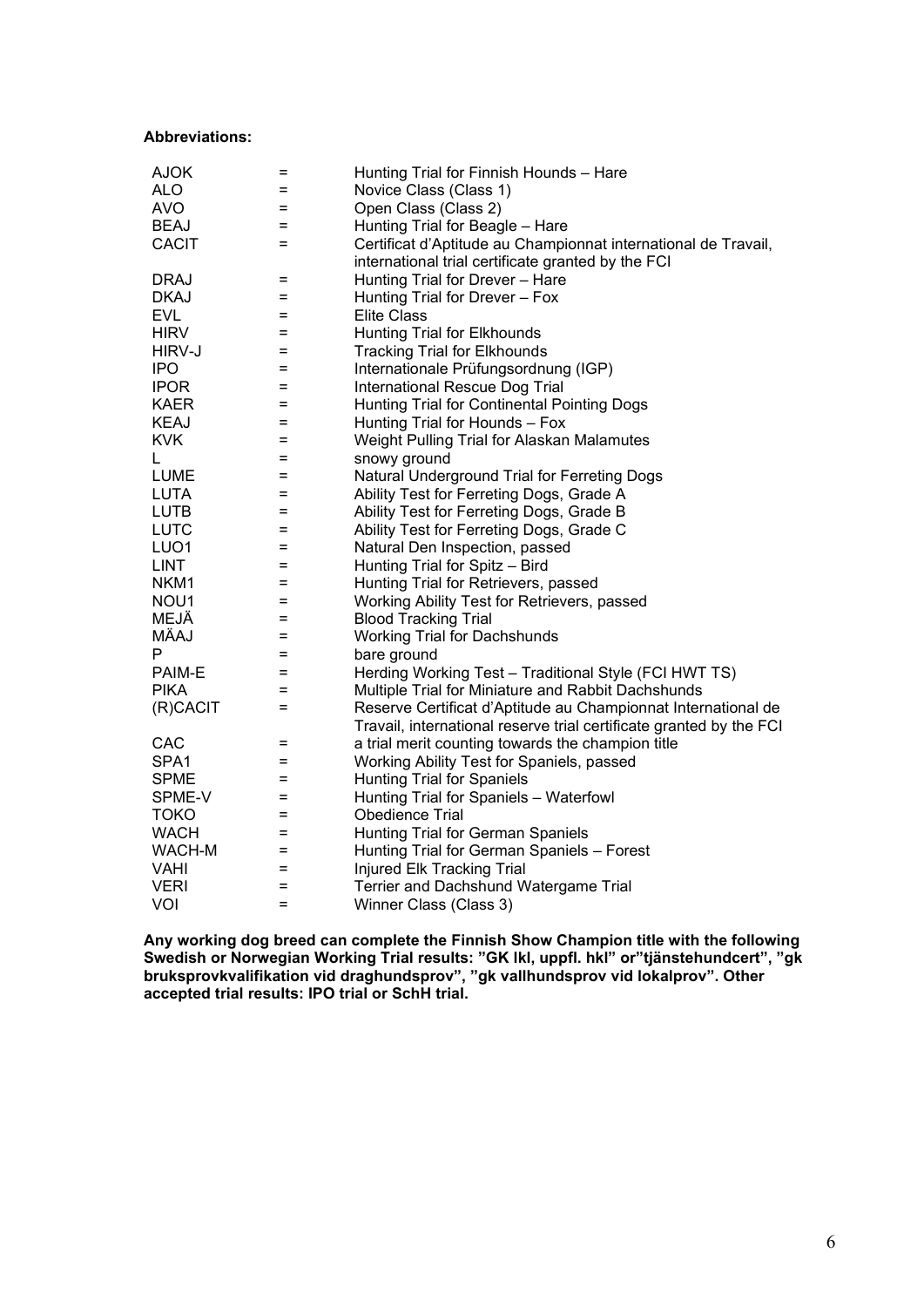# **FCI 1**

# **Australian Cattle Dog\***

Finnish Show Champion (FI CH) Training degree in Class 1 or Class A in Working or Rescue Dog Trial (IPOR), or pass in Mental Test. *(Council 17/11/2001)*

# **Australian Kelpie\***

Finnish Show Champion (FI CH) A passed standard course in Sheepdog Trial – Collecting Style, or a training degree in class 1 of Utility or Rescue Dog (IPOR) trial, or a passed Mental Test. *(Council 18/11/2000)*

# **Australian Shepherd\***

Finnish Show Champion (FI CH) No trial result requirements. (*Council 30/05/2021*)

# **Bearded Collie\***

Finnish Show Champion (FI CH) No trial result requirements.

# **Beauceron\***

Finnish Show Champion (FI CH)

Pass in one of the lowest classes of Working or Rescue Dog Trial (not Companion Dog Test or Suitability Test). A result in the lowest class of Herding Trial –Traditional Style (not Working Test) that entitles for change of class and, in addition, pass in Mental Test. *(Council 31/05/2015)*

# **Belgian Shepherds\***

Finnish Show Champion (FI CH) Pass in one of the lowest classes of Working or Rescue Dog Trial that includes a gunshot test. Pass in Special Tracking Trial or the lowest class of Herding Trial –Traditional Style (not Herding Working Test – Traditional Style) and, in addition, pass in Mental Test. *(Council 29/11/2015)*

# **Berger Picard\***

Finnish Show Champion (FI CH) Pass in Mental Test or training degree in Class 1 of Working or Rescue (IPOR) Dog Trial. *(Council 18/11/2000)*

# **Border Collie\***

Finnish Show Champion (FI CH) A passed standard course in Sheepdog Trial – Collecting Style, or a training degree in class 1 of Utility or Rescue Dog (IPOR) trial, or a passed Mental Test. *(Council 18/11/2000)*

# **Bouvier des Flandres\***

Finnish Show Champion (FI CH) Training degree in class 2 of Utility or Rescue (IPOR) trial. *(Council 18/11/2000)*

# **Briard\***

Finnish Show Champion (FI CH)

Training degree in the lowest class of some Utility trial (not Companion Dog Test (BH)) or pass in the lowest class of Rescue Dog trial or pass in class 1 of Herding trial (Traditional Style) *(Council 23/11/2013)*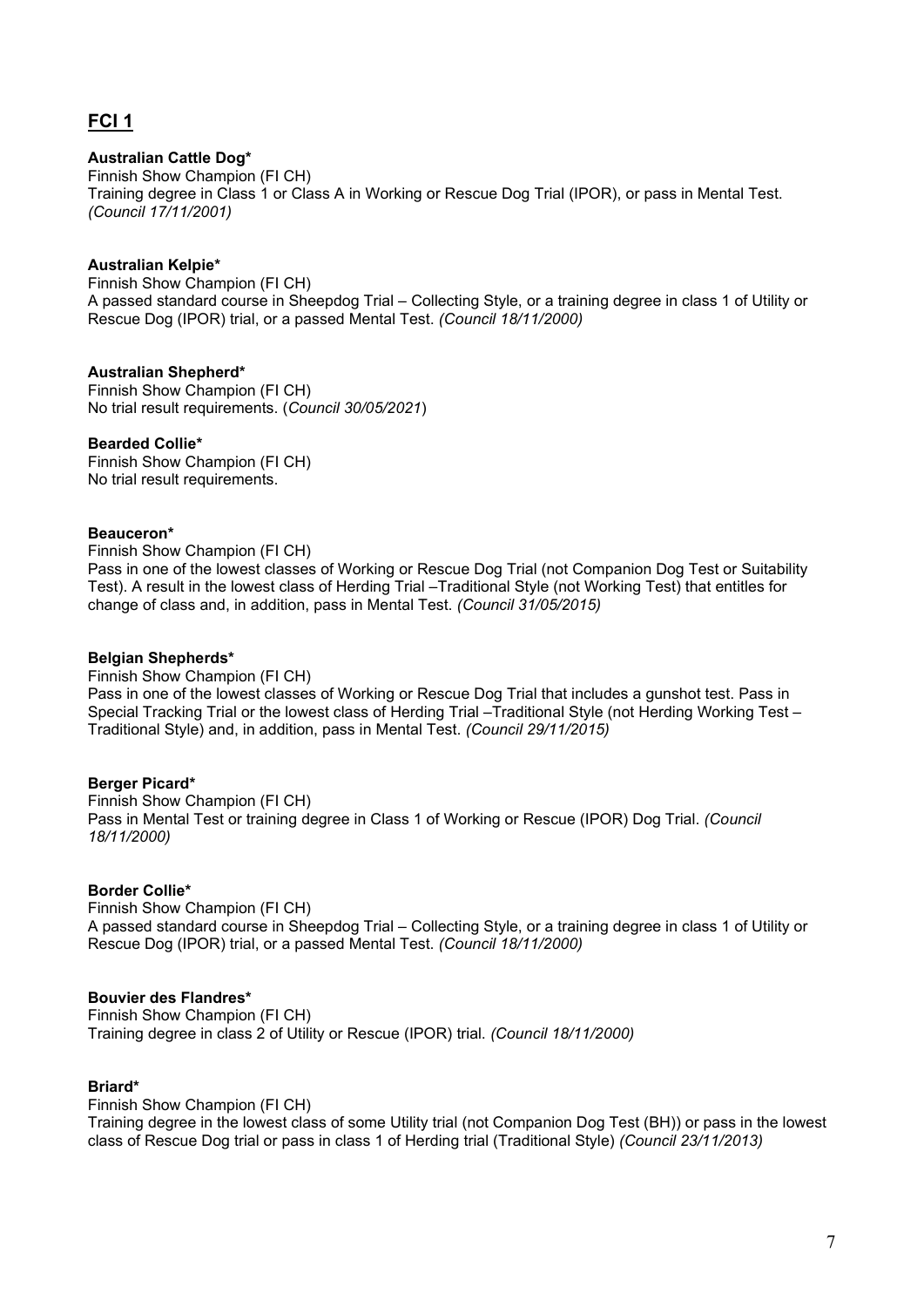**Ceskoslovensky Vlciak\*** Finnish Show Champion (FI CH) No trial result requirements.

#### **Chodsky Pes\***

Finnish Show Champion (FI CH) Training degree in one of the lowest classes of Working Trial (not Companion Dog Test), or pass in the lowest class of Rescue Dog Trial (not Suitability Test), or a result in Herding Trial – Traditional Style (not Herding Working Test) that qualifies for change of class, or pass in Mental Test. *(Council 29/05/2016)*

# **Collies\***

Finnish Show Champion (FI CH) No trial result requirements. *(Council 25/11/2018*

#### **Dutch Shepherd Dogs\***

Finnish Show Champion (FI CH) Pass in Mental Test or training degree in Class 1 of Working or Rescue (IPOR) Dog Trial. *(Council 18/11/2000)*

#### **Catalan Sheepdog\***

Finnish Show Champion (FI CH) No trial result requirements.

#### **Mudi\***

Finnish Show Champion (FI CH) No trial result requirements.

#### **German Shepherd\***

Finnish Show Champion (FI CH) Pass in one of the lowest classes of Working or Rescue Dog Trial, not Companion Dog Test or Suitability Test for Rescue Dog Trial. (*Council 30/05/2021*)

#### **Pumi\***

Finnish Show Champion (FI CH) No trial result requirements.

#### **Pyrenean Sheepdogs\***

Finnish Show Champion (FI CH) No trial result requirements.

#### **Schapendoes\***

Finnish Show Champion (FI CH) No trial result requirements.

#### **South Russian Ovcharka**

Finnish Show Champion (FI CH) Completed Mental Test or completed MH Mental Description. An interrupted Mental Test or Mental Description is not accepted. *(Council 26/05/2013)*

#### **White Swiss Shepherd Dog\***

Finnish Show Champion (FI CH)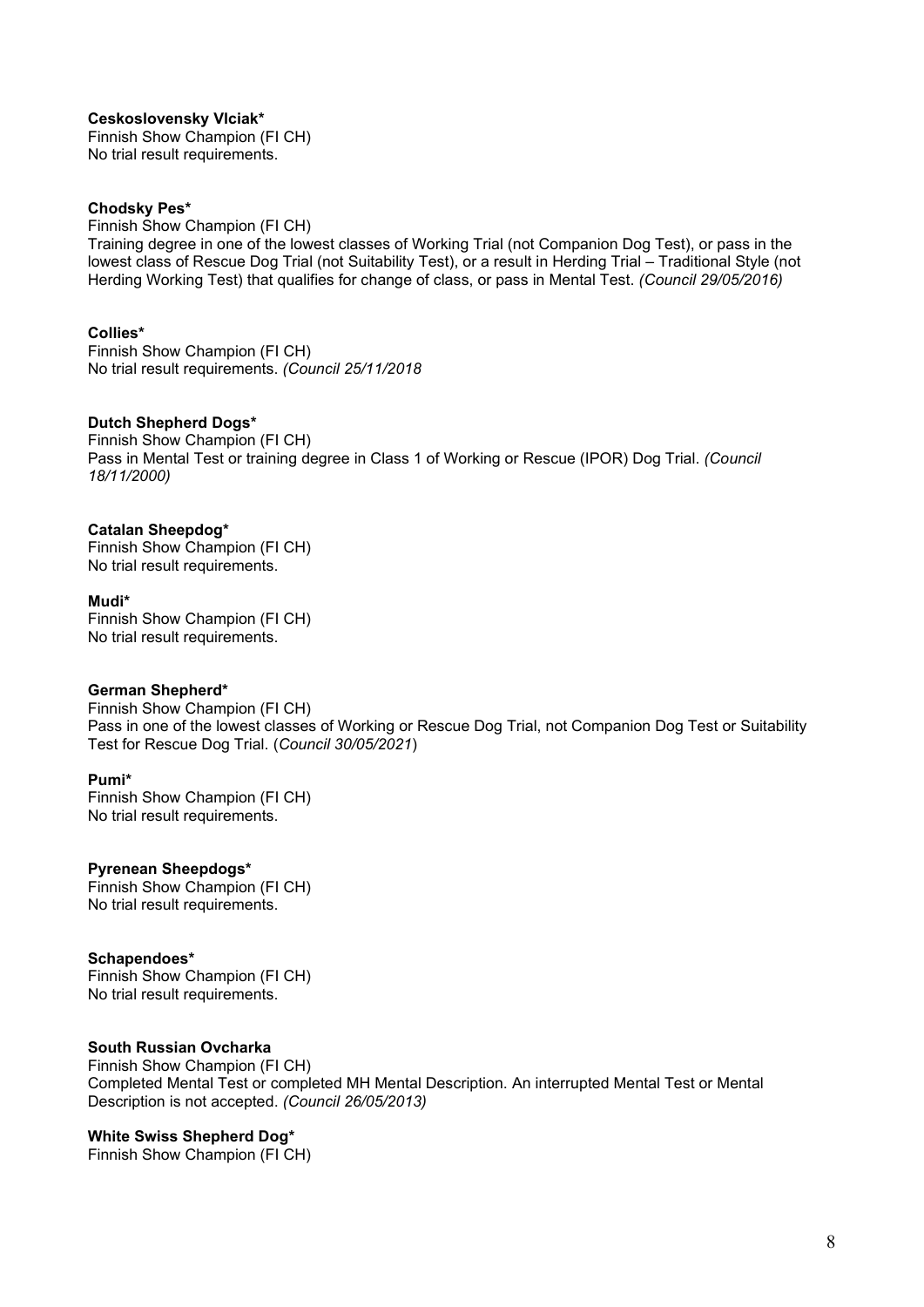Training degree in Class 1 of Working Trial, or pass in Rescue Dog (IPOR-A) Trial, or pass in Mental Test. *(Council 26/11/2006)*

# **FCI 2**

# **Appenzell Cattle Dog\***

Finnish Show Champion (FI CH) No trial result requirements.

# **Bernese Mountain Dog\***

Finnish Show Champion (FI CH) No trial result requirements.

# **Black Russian Terrier\***

Finnish Show Champion (FI CH) No trial result requirements (*Council 22/11/2009)*

# **Boxer\***

Finnish Show Champion (FI CH) Training degree in Class 1 of Working Trial in Tracking, Searching, Messenger, Versatility, IPO, Protection (VPG, SchH), Special Tracking (FH) or Rescue Dog Trial (IPOR). *(Council 18/11/2000)*

# **Cane Corso\***

Finnish Show Champion (FI CH) No trial result requirements.

# **Central Asian Shepherd Dog**

Finnish Show Champion (FI CH) Completed Mental Test or completed MH Mental Description. An interrupted Mental Test or Mental Description is not accepted. *(Council 28/05/2017)*

# **Dobermann\***

Finnish Show Champion (FI CH) Pass in one of the lowest classes of Working or Rescue Dog Trial, not Companion Dog Test or Suitability Test for Rescue Dog Trial. (*Council 30/05/2021*)

# **Dogo Argentino\***

Finnish Show Champion (FI CH) No trial result requirements.

# **Entlebucher Sennenhund\***

Finnish Show Champion (FI CH) No trial result requirements.

# **Giant Schnauzer\***

Finnish Show Champion (FI CH) Training degree in Class 1 of Working Trial or pass in Rescue Dog (IPOR-A) Trial. *(Council 23/11/2003)*

# **Hovawart\***

Finnish Show Champion (FI CH) Training degree in the lowest class of Working or Rescue Dog Trial (not Companion Dog or Preliminary Test) (*Council 23/11/2019)*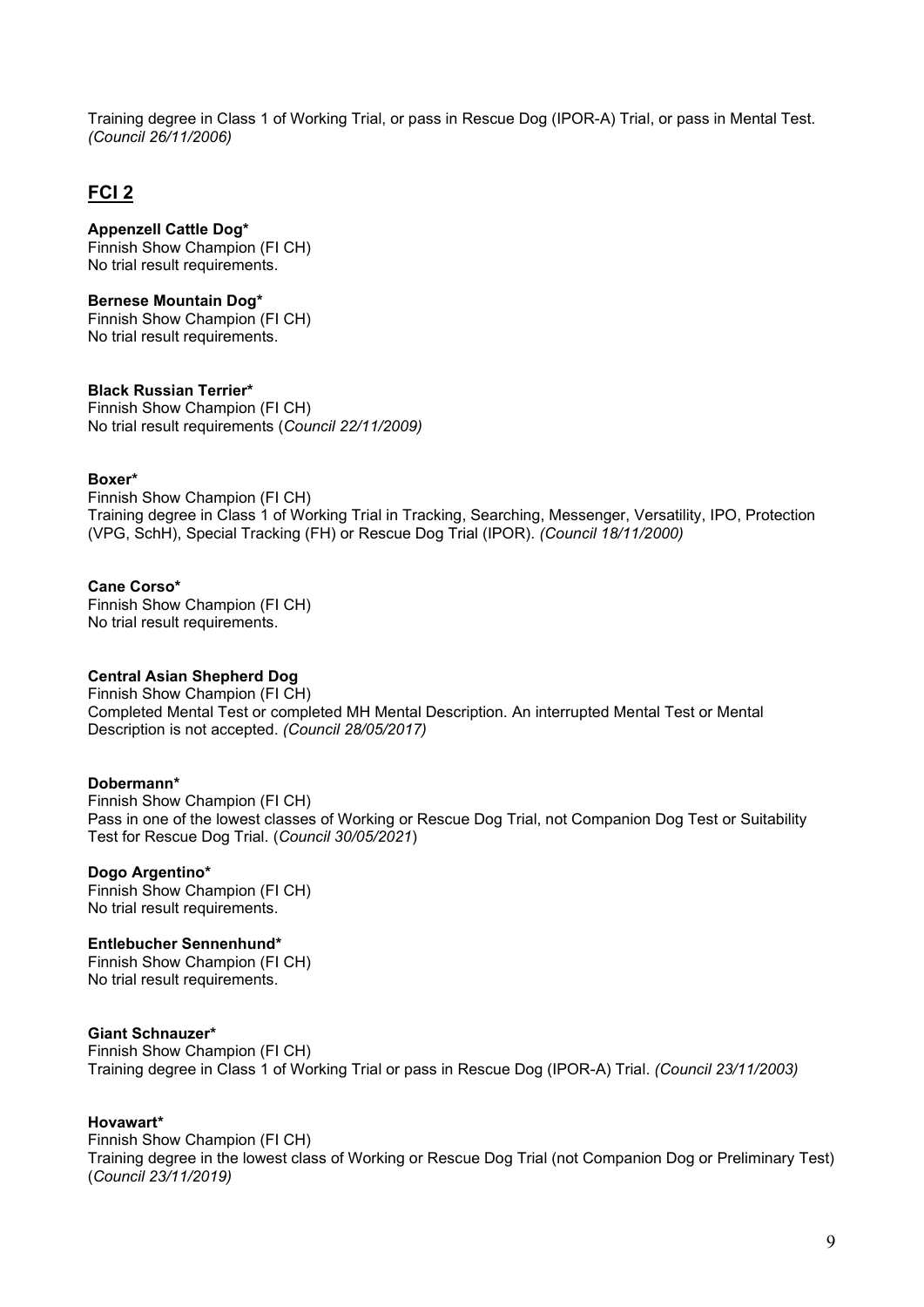**Rottweiler\*** Finnish Show Champion (FI CH) Training degree in class 2 of Utility or Rescue (IPOR) trial. *(Council 18/11/2000)*

# **Sarplaninac**

Finnish Show Champion (FI CH) Pass in Mental Test or training degree in Class 1 of Working or Rescue (IPOR) Dog Trial. *(Council 18/11/2000)*

# **Schnauzer\***

Finnish Show Champion (FI CH) No trial result requirements.

# **FCI 3**

#### **Airedale Terrier\***

Finnish Show Champion (FI CH) Pass in Mental Test or training degree in Class 1 of Working or Rescue (IPOR) Dog Trial. *(Council 18/11/2000)*

# **American Staffordshire Terrier\***

Finnish Show Champion (FI CH) No trial result requirements.

# **Border Terrier**

Finnish Show Champion (FI CH) No trial result requirements.

Finnish Working Champion (cave) (Fi WCH-LUT) 2 x LUTB + 1 x LUTA + LUO 1 under at least two different chief judges in Finland. At least one of these results must be gained in a common trial.

Finnish Working Champion (hunting) (FI WCH-LUME) 2 x LUME 1, under two different judges in Finland. *(Council 05/05/2005)*

Finnish Working Champion (water game) (FI WCH-VERI) 3 x VERI 1, under two different chief judges in Finland. *(Council 22/11/2009)*

# **Brazilian Terrier**

Finnish Show Champion (FI CH) No trial result requirements.

Finnish Working Champion (water game) (FI WCH-VERI) 3 x VERI 1, under two different chief judges in Finland. *(Council 22/11/2009)*

# **Cairn Terrier**

Finnish Show Champion (FI CH) No trial result requirements.

Finnish Working Champion (cave) (FI WCH-LUT)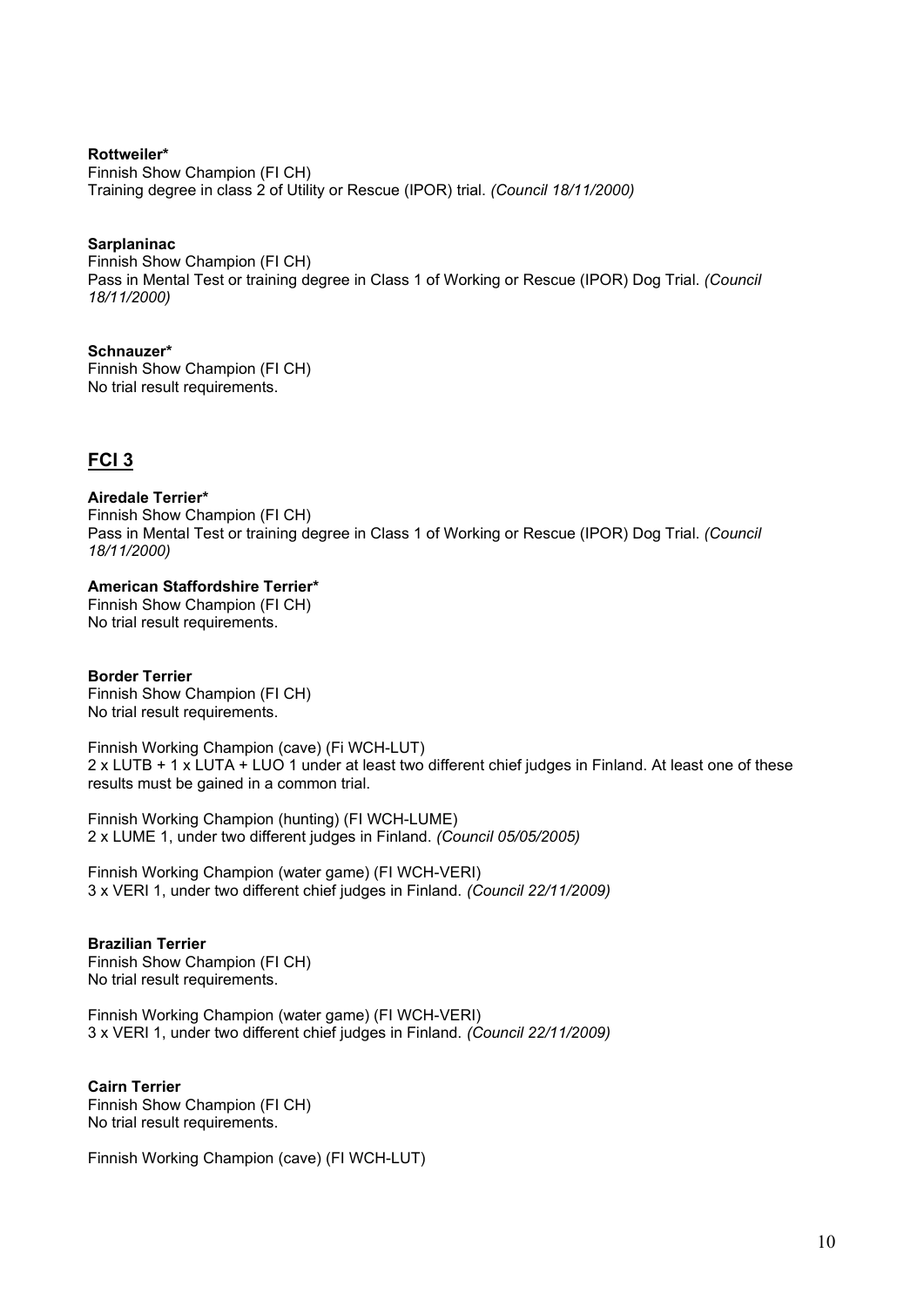2 x LUTB + 1 x LUTA + LUO 1 under at least two different chief judges in Finland. At least one of these results must be gained in a common trial.

Finnish Working Champion (hunting) (FI WCH-LUME) 2 x LUME 1, under two different judges in Finland. *(Council 05/05/2005)*

Finnish Working Champion (water game) (FI WCH-VERI) 3 x VERI 1, under two different chief judges in Finland. *(Council 22/11/2009)*

# **Cesky Terrier**

Finnish Show Champion (FI CH) No trial result requirements.

Finnish Working Champion (cave) (FI WCH-LUT) 2 x LUTB + 1 x LUTA + LUO 1 under at least two different chief judges in Finland. At least one of these results must be gained in a common trial.

Finnish Working Champion (hunting) (FI WCH-LUME) 2 x LUME 1, under two different judges in Finland. *(Council 05/05/2005)*

Finnish Working Champion (water game) (FI WCH-VERI) 3 x VERI 1, under two different chief judges in Finland. *(Council 22/11/2009)*

#### **German Hunting Terrier**

Finnish Show Champion (FI CH) 1 x LUME 1 or 2 x LUTB under at least two different chief judges or 1 x LUTB and VERI 1 or MEJÄ-AVO 1 or VAHI 1 *(Council 23/11/2014)*

Finnish Working Champion (cave) (Fi WCH-LUT) 2 x LUTB + 1 x LUTA + LUO 1 under at least two different chief judges in Finland. At least one of these results must be gained in a common trial.

Finnish Working Champion (hunting) (FI WCH-LUME) 2 x LUME 1, under two different judges in Finland.

Finnish Working Champion (water game) (FI WCH-VERI) 3 x VERI 1, under two different chief judges in Finland. *(Council 22/11/2009)*

# **Fox Terrier, Wire-haired and Smooth-haired**

Finnish Show Champion (FI CH) No trial result requirements.

Finnish Working Champion (cave) (FI WCH-LUT) 2 x LUTB + 1 x LUTA + LUO 1 under at least two different chief judges in Finland. At least one of these results must be gained in a common trial.

Finnish Working Champion (hunting) (FI WCH-LUME) 2 x LUME 1, under two different judges in Finland. *(Council 05/05/2005)*

Finnish Working Champion (water game) (FI WCH-VERI) 3 x VERI 1, under two different chief judges in Finland. *(Council 22/11/2009)*

**Jack Russell Terrier** Finnish Show Champion (FI CH) No trial result requirements. *(Council 09/05/2002)*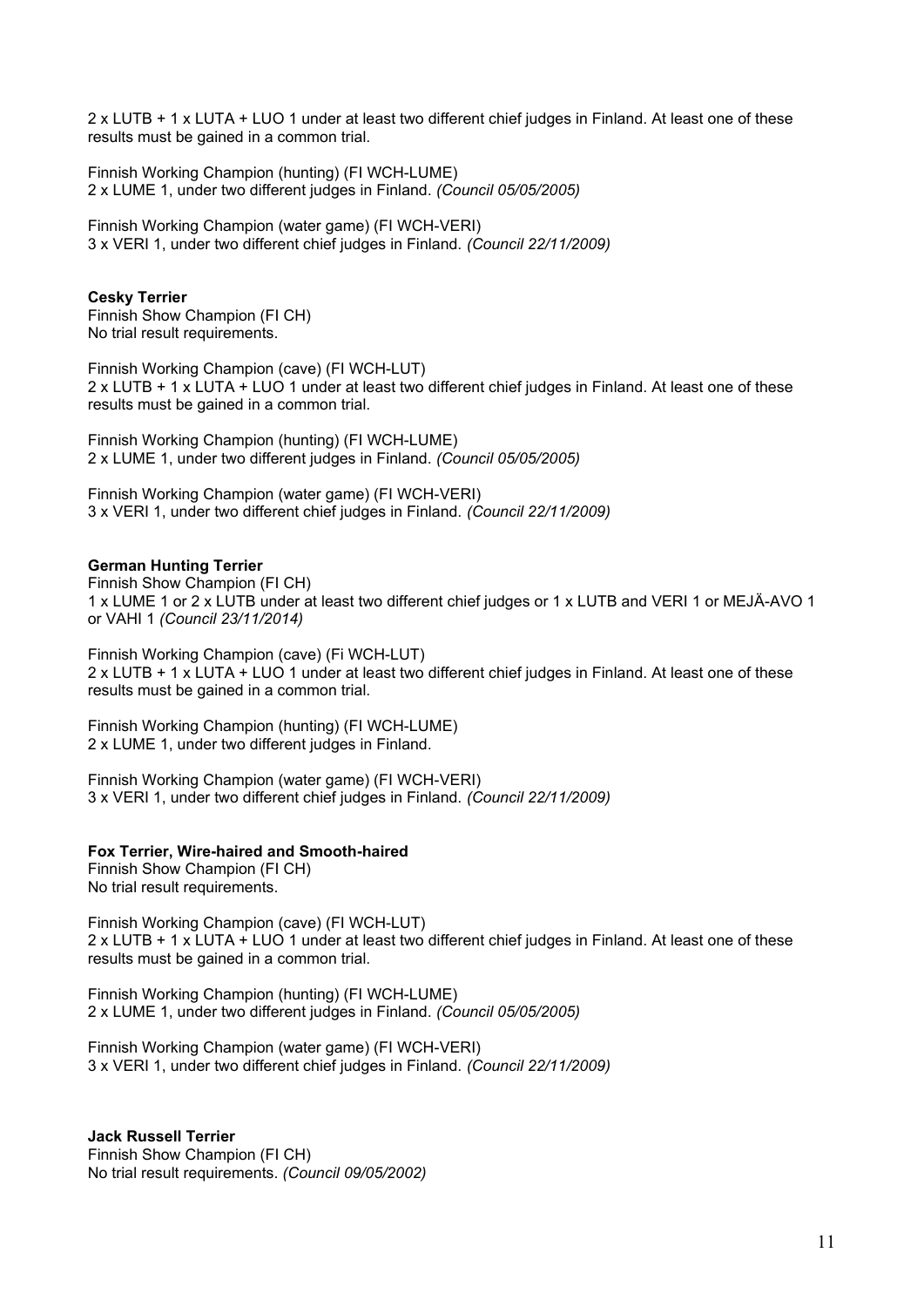Finnish Working Champion (cave) (FI WCH-LUT)

2 x LUTB + 1 x LUTA + LUO 1 under at least two different chief judges in Finland. At least one of these results must be gained in a common trial. *(Council 09/05/2002)*

Finnish Working Champion (hunting) (FI WCH-LUME) 2 x LUME 1, under two different judges in Finland. *(Council 21/11/1998)*

Finnish Working Champion (water game) (FI WCH-VERI) 3 x VERI 1, under two different chief judges in Finland. *(Council 22/11/2009)*

**Lakeland Terrier** Finnish Show Champion (FI CH) No trial result requirements.

Finnish Working Champion (cave) (FI WCH-LUT) 2 x LUTB + 1 x LUTA + LUO 1 under at least two different chief judges in Finland. At least one of these results must be gained in a common trial.

Finnish Working Champion (hunting) (FI WCH-LUME) 2 x LUME 1, under two different judges in Finland. *(Council 05/05/2005)*

Finnish Working Champion (water game) (FI WCH-VERI) 3 x VERI 1, under two different chief judges in Finland. *(Council 22/11/2009)*

# **Parson Russell Terrier**

Finnish Show Champion (FI CH) No trial result requirements. *(Council 08/05/1997*

Finnish Working Champion (cave) (FI WCH-LUT) 2 x LUTB + 1 x LUTA + LUO 1 under at least two different chief judges in Finland. At least one of these results must be gained in a common trial. *(Council 08/05/1997)*

Finnish Working Champion (hunting) (FI WCH-LUME) 2 x LUME 1, under two different judges in Finland.

Finnish Working Champion (water game) (FI WCH-VERI) 3 x VERI 1, under two different chief judges in Finland. *(Council 22/11/2009)*

# **FCI 4**

# **Standard Dachshunds**

Finnish Show Champion (FI CH) a) 1 x LUTB or 2 x LUTC b) 1 x MÄAJ-1 or 2 x MÄAJ-2 c) 1 x MEJÄ-AVO 1 or 2 x MEJÄ-AVO 2 d) 1 x LUME1 *(Council 17/05/2007)* e) 1 x VERI 1 or 2 x VERI 2, results gained after 1.1.2009 *(Council 30/11/2008)* d) 1 x VAHI *(Council 30/11/2008)*

# Working Champion Titles

a) Finnish Working Champion (cave) (FI WCH-LUT): 2 x LUTB + 1 x LUTA + LUO1, under at least two different chief judges in Finland. At least one of these results must be gained in a common trial. b) Finnish Working Champion (Hunting Trial for Dachshunds) (FI WCH-MÄAJ): 3 x MÄAJ-1 under at least two different chief judges in Finland. At least one of the results must be gained in a common trial.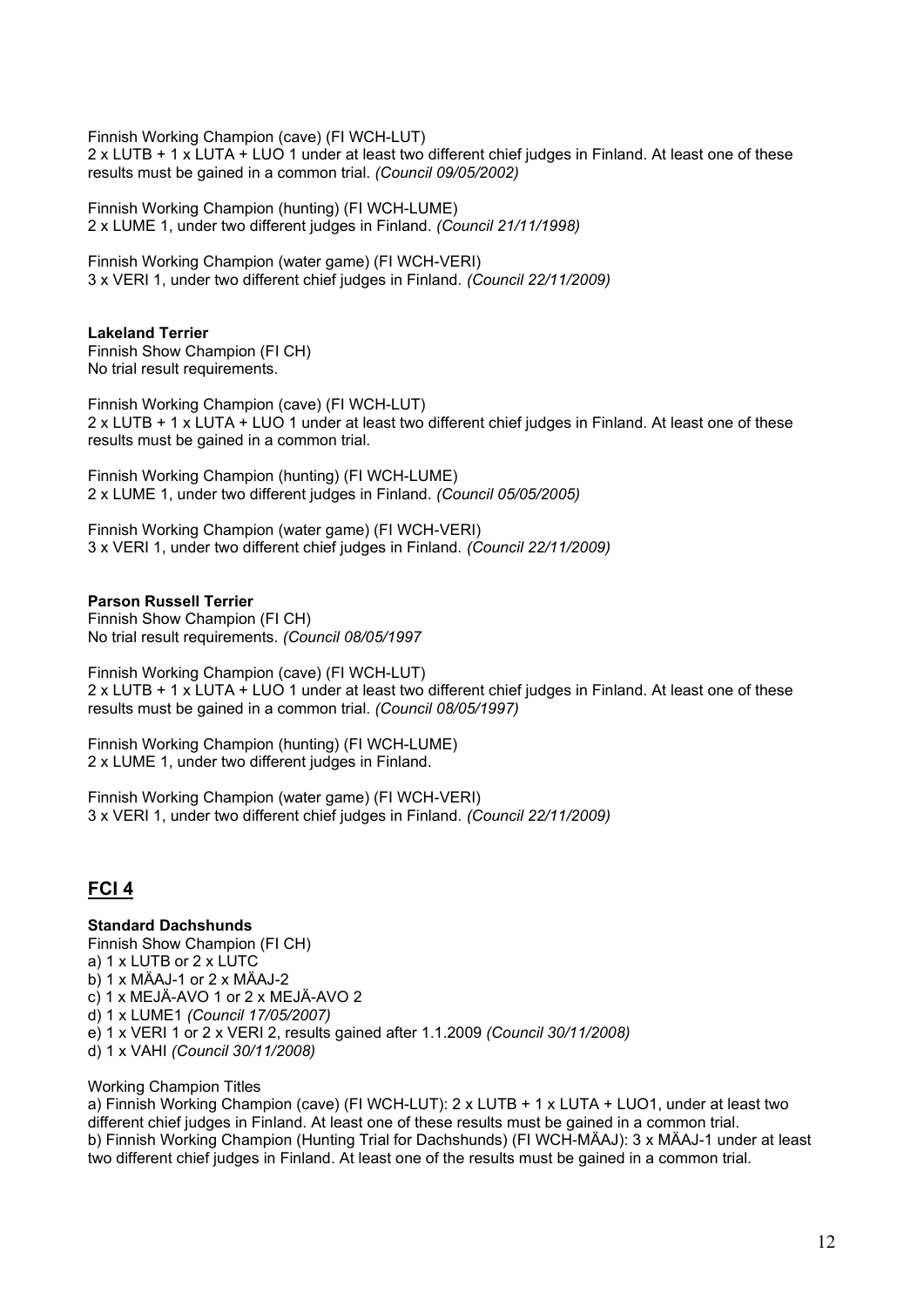c) Finnish Working Champion (hunting) (FI WCH-LUME): 2 x LUME 1, under two different judges in Finland. *(Council 05/05/2005)* d) Finnish Working Champion (water game) (FI WCH-VERI): 3 x VERI 1 under at least two different chief judges in Finland. *(Council 22/11/2009)*

# **Rabbit and Miniature Dachshunds**

Finnish Show Champion (FI CH) a) 1 x MEJÄ-AVO 1 or 2 x MEJÄ-AVO 2 b) 1 x MÄAJ-1 or 2 x MÄAJ-2 c) 1 x VAHI *(Council 30/11/2008)* d) 1 x PIKA 1, results gained after 1.6.2009 *(Council 30/11/2008)*

Finnish Working Champion (Hunting Trial for Dachshunds) (FI WCH-MÄAJ) 3 x MÄAJ-1 in Finland, under at least two different chief judges. At least one of the results must be gained in a common trial.

# **FCI 5**

**Alaskan Malamute** Finnish Show Champion (FI CH) No trial result requirements.

Finnish Weight Pulling Champion (FI WPCH) 2 x KVK1 or 1 x KVK1 + 2 x KVK2, gained over at least two different trial seasons. *(Council 25/11/2018)*

# **Basenji**

Finnish Show Champion (FI CH) No trial result requirements.

Finnish Lure Coursing Champion (FI LCCH) 5 x Lure Coursing Certificate, gained over at least two different race seasons. *(Council 23/11/2013*)

Finnish Racing Champion (FI WCH-VIR) 5 x Racing Certificate, gained over at least two different race seasons and on at least two different racetracks. *(Council 09/05/2002)*

Finnish Pack Coursing Champion (FI PCCH) 5 x Pack Coursing Certificate, gained over at least two different race seasons. *(Council 23/11/2013)*

**Cirneco dell'Etna** Finnish Show Champion (FI CH) No trial result requirements.

Finnish Lure Coursing Champion (FI LCCH) 5 x Lure Coursing Certificate, gained over at least two different race seasons. *(Council 23/11/2013)*

Finnish Racing Champion (FI WCH-VIR) 5 x Racing Certificate, gained over at least two different race seasons and on at least two different racetracks. *(Council 09/05/2002)*

Finnish Pack Coursing Champion (FI PCCH) 5 x Pack Coursing Certificate, gained over at least two different race seasons. *(Council 23/11/2013)*

# **Finnish Lapponian Dog\***

Finnish Show Champion (FI CH)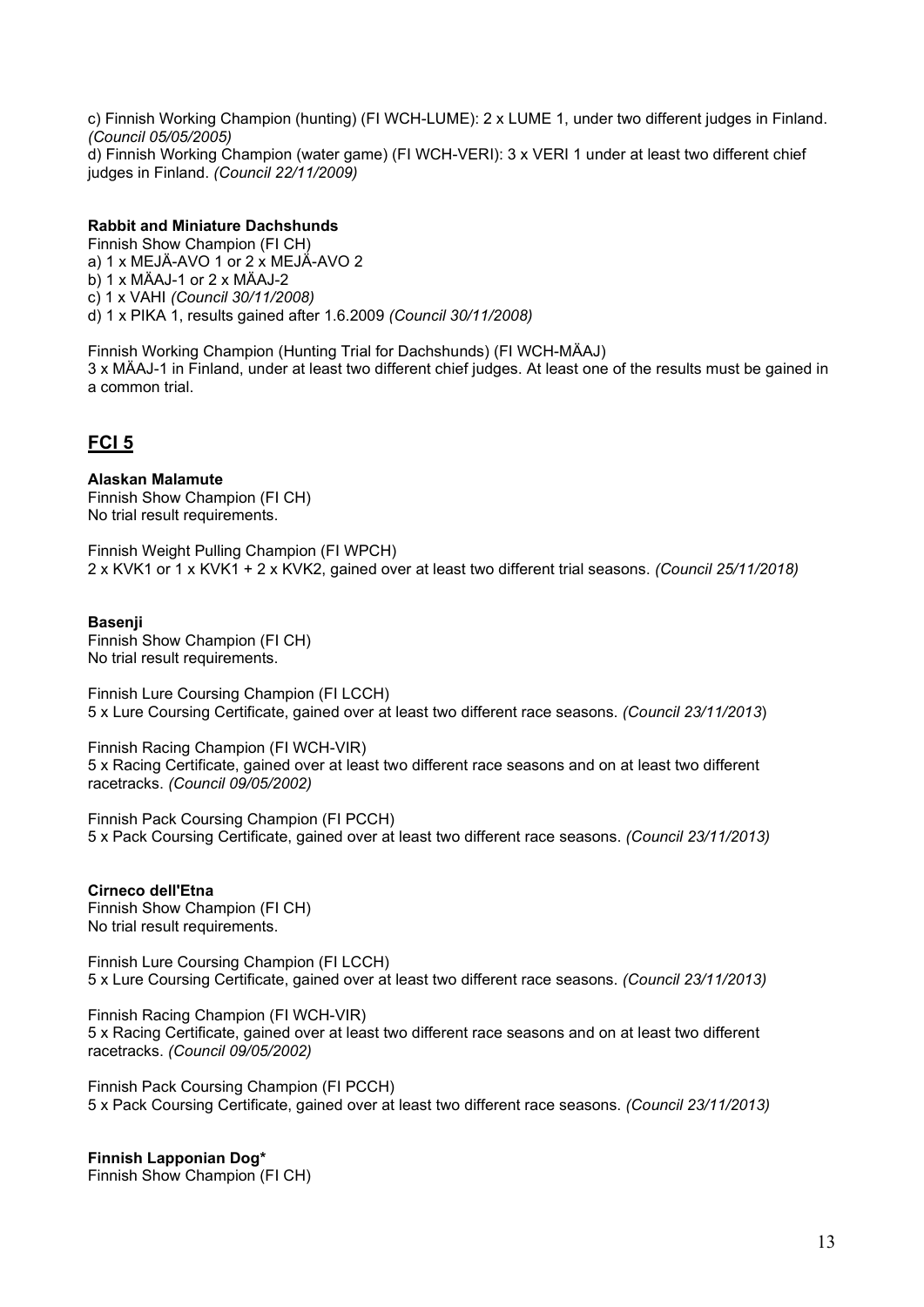No trial result requirements. *(Council 21/11/1998)*

# **Finnish Spitz, Karelian Bear Dog, Norrbottenspitz**

Finnish Show Champion (FI CH) 1 x LINT 1 or 2 x LINT 2 or 1 x HIRV1 Results LINT AVO1 or 2, gained before 1.8.2018, are equivalent to LINT 1 or 2 results.

Finnish Working Champion (Bird Hunting Trial for Spitz) (FI WCH-LINT)

4 x LINT 1. Results must be gained under at least two different chief judges and over at least two different trial seasons. At least one of the results must be gained in a common trial. No more than two results can be gained in trials that last an entire trial season. A trial season corresponds to a hunting year, 1.8–31.7. The results LINT AVO 1 and LINT VOI 1, gained before 1.8.2018, are equivalent to LINT 1.

Finnish Working Champion (Hunting Trial for Elkhounds) (FI WCH-HIRV) 4 x HIRV1. Results must be gained under at least two different chief judges. No more than two results can be gained in trials that last an entire trial season. *(Council 26/11/2017)*

#### **Ibizan Hounds**

Finnish Show Champion (FI CH) No trial result requirements.

Finnish Lure Coursing Champion (FI LCCH) 5 x Lure Coursing Certificate, gained over at least two different race seasons. *(Council 23/11/2013)*

Finnish Racing Champion (FI WCH-VIR) 5 x Racing Certificate, gained over at least two different race seasons and on at least two different racetracks. *(Council 09/05/2002)*

Finnish Pack Coursing Champion (FI PCCH) 5 x Pack Coursing Certificate, gained over at least two different race seasons. *(Council 23/11/2013)*

# **Icelandic Sheepdog**

Finnish Show Champion (FI CH) Completed Mental Test or completed MH Mental Description, an interrupted Mental Test or an interrupted Mental Description is not accepted, or at least training degree TK1 (3 x TOKO ALO 1) in Novice Class in Obedience, or pass in Companion Dog Test. *(Council 29/11/2015)*

#### **Laikas**

Finnish Show Champion (FI CH) 1 x LINT1 or 2 x LINT2 or 1 x HIRV1 or 2 x HIRV2 or LINT2 and HIRV2 or KARH1. Results LINT AVO1 or 2, gained before 1.8.2018, are equivalent to LINT 1 or 2 results. *(Council 25/11/2018)*

Finnish Working Champion (Bird Hunting Trial for Spitz) (FI WCH-LINT) 4 x LINT1, results LINT AVO1 and LINT VOI1, gained before 1.8.2018, are equivalent to LINT1 results.

Finnish Working Champion (Hunting Trial for Elkhounds) (FI WCH-HIRV) 4 x HIRV1. Results must be gained under at least two different chief judges. No more than two results can be gained in trials that last an entire trial season. *(Council 25/11/2018)*

# **Lapponian Herder\***

Finnish Show Champion (FI CH) No trial result requirements. *(Council 21/11/1998)*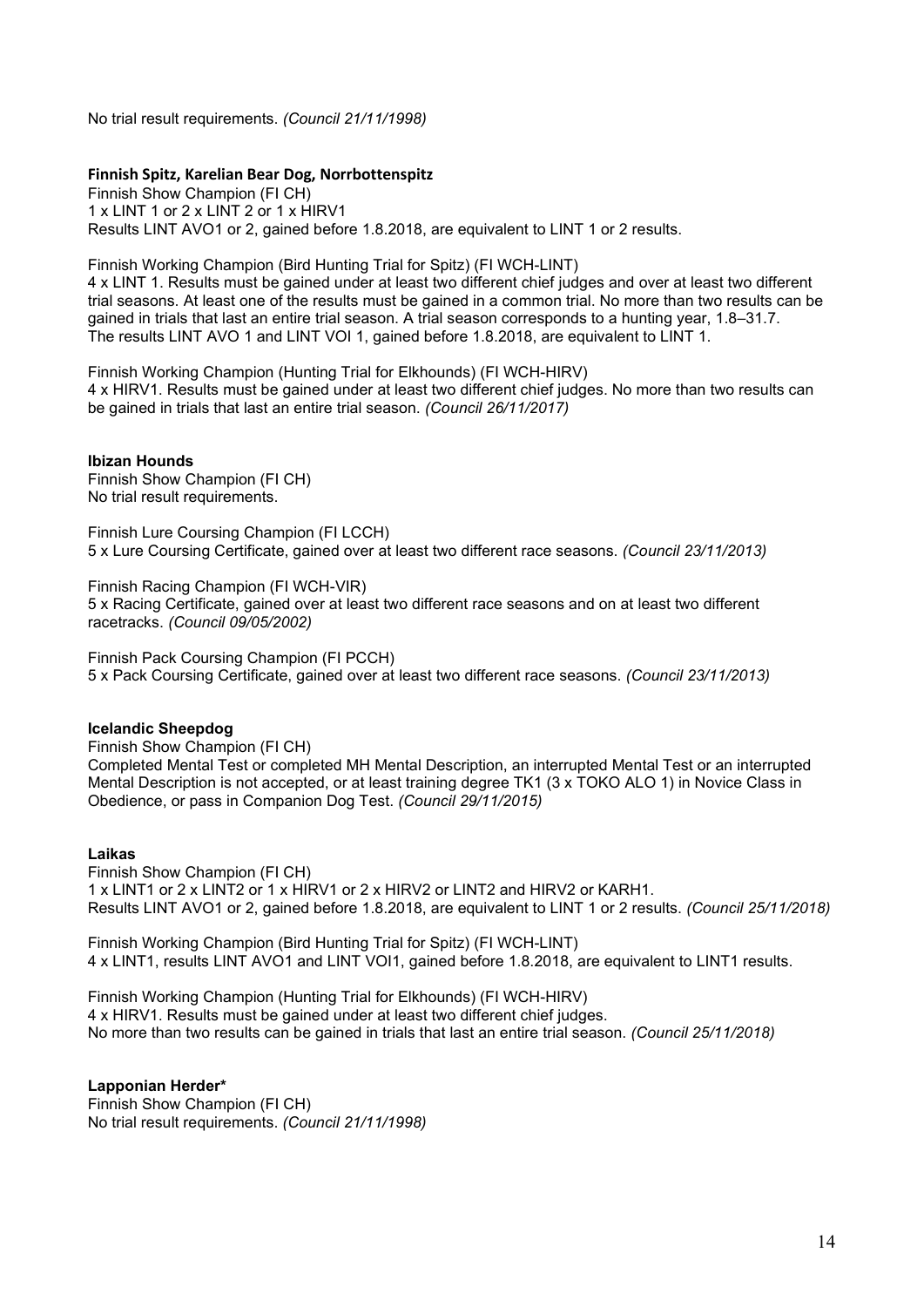#### **Norwegian Elkhound Grey, Norwegian Elkhound Black, Swedish White Elkhound, Hälleforshund, and Swedish Elkhound**

Finnish Show Champion (FI CH) 2 x HIRV1 *(Council 27/05/2012)*

Finnish Working Champion (Hunting Trial for Elkhounds) (FI WCH-HIRV) 4 x HIRV1. Results must be gained under at least two different chief judges. No more than two results can be gained in trials that last an entire trial season. *(Council 27/05/2012)*

# **Pharaoh Hound**

Finnish Show Champion (FI CH) No trial result requirements.

Finnish Lure Coursing Champion (FI LCCH) 5 x Lure Coursing Certificate, gained over at least two different race seasons. *(Council 23/11/2013)*

Finnish Racing Champion (FI WCH-VIR) 5 x Racing Certificate, gained over at least two different race seasons and on at least two different racetracks. *(Council 09/05/2002)*

Finnish Pack Coursing Champion (FI PCCH) 5 x Pack Coursing Certificate, gained over at least two different race seasons. *(Council 23/11/2013)*

#### **Podengo Portuguese**

Finnish Show Champion (FI CH) No trial result requirements.

Finnish Lure Coursing Champion (FI LCCH) 5 x Lure Coursing Certificate, gained over at least two different race seasons. (*Council 23/11/2013*)

Finnish Racing Champion (FI WCH-VIR) 5 x Racing Certificate, gained over at least two different race seasons and on at least two different racetracks. *(Council 09/05/2002)*

Finnish Pack Coursing Champion (FI PCCH) 5 x Pack Coursing Certificate, gained over at least two different race seasons. *(Council 23/11/2013)*

#### **Samoyed**

Finnish Show Champion (FI CH) No trial result requirements.

Finnish Working Champion (Sled Dog Tests) (FI WCH-REK) 2 x pass in Racing Test for Sled Dogs at the minimum age of 15 months as well as 1 x Excellent in Working Test for Sled Dogs in lead dog position or 2 x Excellent in Working Test for Sled Dogs in other position. *(Council 15/11/1997)*

# **Siberian Husky**

Finnish Show Champion (FI CH)

Excellent in Racing Test for Sled Dogs, or 1 x Excellent in Working Test for Sled Dogs and 1 x Accepted in Racing Test for Sled Dogs, or 2 x Good in Working Test for Sled Dogs and 1 x Accepted in Racing Test for Sled Dogs. *(Council 27/11/2005)*

Finnish Working Champion (Sled Dog Tests) (FI WCH-REK) 1 x Excellent in Racing Test for Sled Dogs and 1 x Excellent in Working Test for Sled Dogs in lead dog position.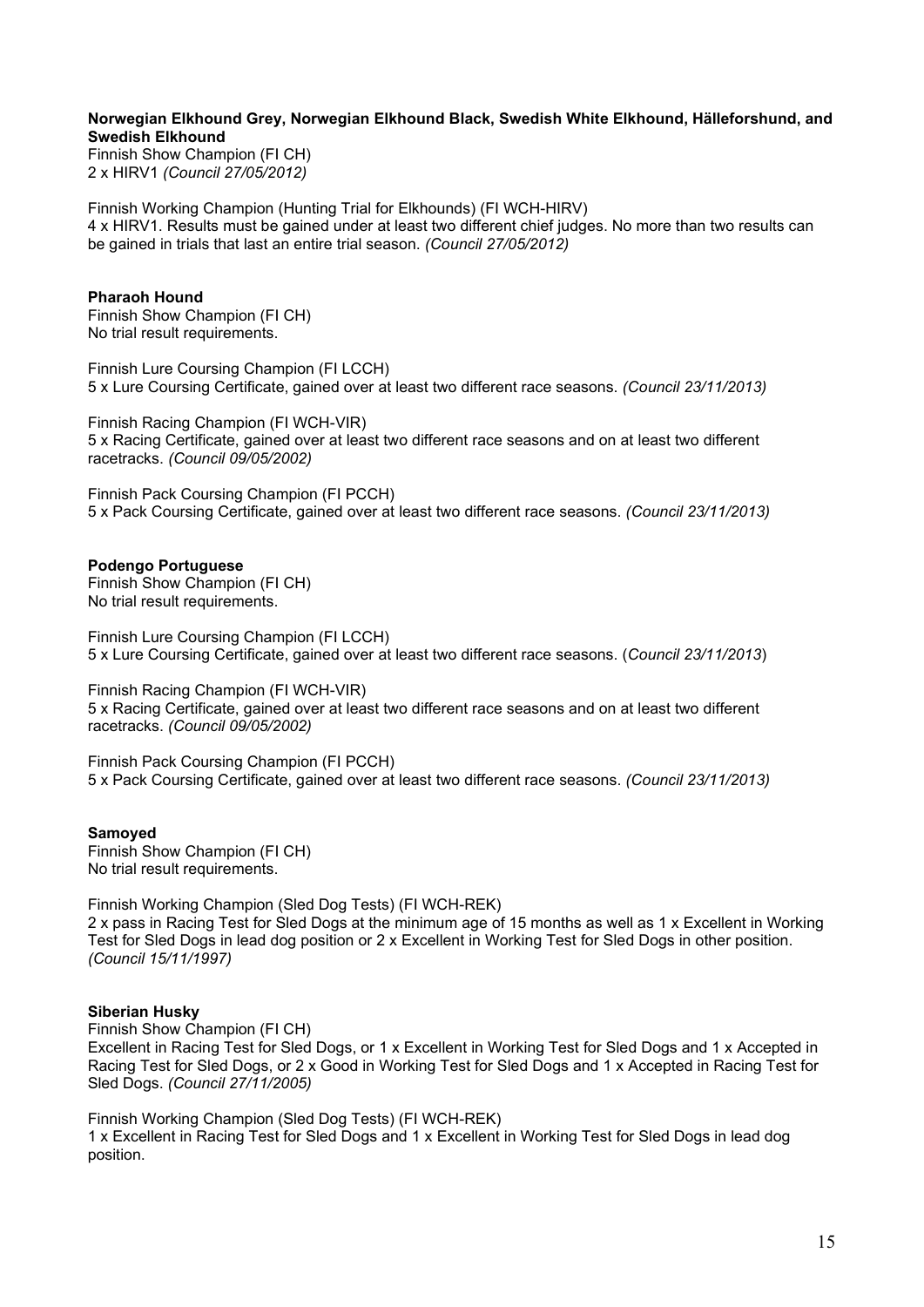# **FCI 6**

**Alpenländische Dachsbracke** Finnish Show Champion (FI CH) 1 x MEJÄ-AVO 1 or 1 x VAHI 1 or DRAJ-AVO 1 or DKAJ-AVO 1 (*Council 25/11/2012)*

# **Basset fauve de Bretagne**

Finnish Show Champion (FI CH) 1 x MEJÄ-AVO 3 or 1 x DRAJ-3 or 1 x DKAJ-3 or 1 x AJOK-3 or 1 x KEAJ-3

Finnish Working Champion (Hare Hunting Trial for Drever) (FI WCH-DRAJ) 3 x DRAJ-1, of which no more than one result can be replaced with AJOK-1. No more than one result can be gained in a trial that lasts an entire trial season. At least one result must be gained on bare ground. DRAJ AVO 1 and DRAJ VOI 1, gained before 1.8.2018, are equivalent to DRAJ-1. *(Council 26/05/2019)*

Finnish Working Champion (Fox Hunting Trial for Drever) (FI WCH-DKAJ) 3 x DKAJ-1 or 3 x KEAJ-1 or a combination of these.

#### **Small Swiss Hounds (Berner, Jura, Luzerner, Schwyzer)**

Finnish Show Champion (FI CH) 1 x MEJÄ-AVO 3 or 1 x DRAJ-3 or 1 x DKAJ-3 or 1 x AJOK-3 or 1 x KEAJ-3

Finnish Working Champion (Hare Hunting Trial for Drever) (FI WCH-DRAJ) 3 x DRAJ-1, of which no more than one result can be replaced with AJOK-1. No more than one result can be gained in a trial that lasts an entire trial season. At least one result must be gained on bare ground. DRAJ AVO 1 and DRAJ VOI 1, gained before 1.8.2018, are equivalent to DRAJ-1. *(Council 26/05/2019*

Finnish Working Champion (Fox Hunting Trial for Drever) (FI WCH-DKAJ) 3 x DKAJ-1 or 3 x KEAJ-1 or a combination of these *(Council 26/11/2017)*

# **Bavarian Mountain Scenthound and Hanoverian Scenthound**

Finnish Show Champion (FI CH) 1 x MEJÄ-AVO 1 or 2 x MEJÄ-AVO 2 (*Council 26/05/2019)*

# **Beagle**

Finnish Show Champion (FI CH) 1 x BEAJ 1 P or 1 x BEAJ 1 L + 1 x BEAJ *(Council 08/05/1997)*

Finnish Working Champion (Hunting Trial for Beagle – Hare) (FI WCH-BEAJ) 3 x BEAJ, gained in Finland over at least two trial seasons. A trial season corresponds to a hunting year, 1.8–31.7. At least one BEAJ 1 result must be gained on bare ground and at least one in a common

hunting trial. No more than one result can be gained in a trial that lasts an entire trial season, or, if gained before 1.8.2017, in a two-week trial. *(Council 26/11/2017)*

Finnish Working Champion (Fox Hunting Trial for Hounds) (FI WCH-KEAJ)

3 x KEAJ-1, gained in Finland over two different trial seasons. At least one of the results must be gained in a common trial. A trial season corresponds to a hunting year, 1.8–31.7. No more than one KEAJ-1 result gained in a trial that lasts an entire trial season, or, if gained before 1.8.2017, gained in a two-week trial, counts towards the title Finnish Working Champion (Fox). The Fox Hunting Trial for Hounds is not considered to be a breed-typical trial for the Beagle, and a result gained in it does not count towards the Finnish Show Champion title. *(Council 26/11/2017)*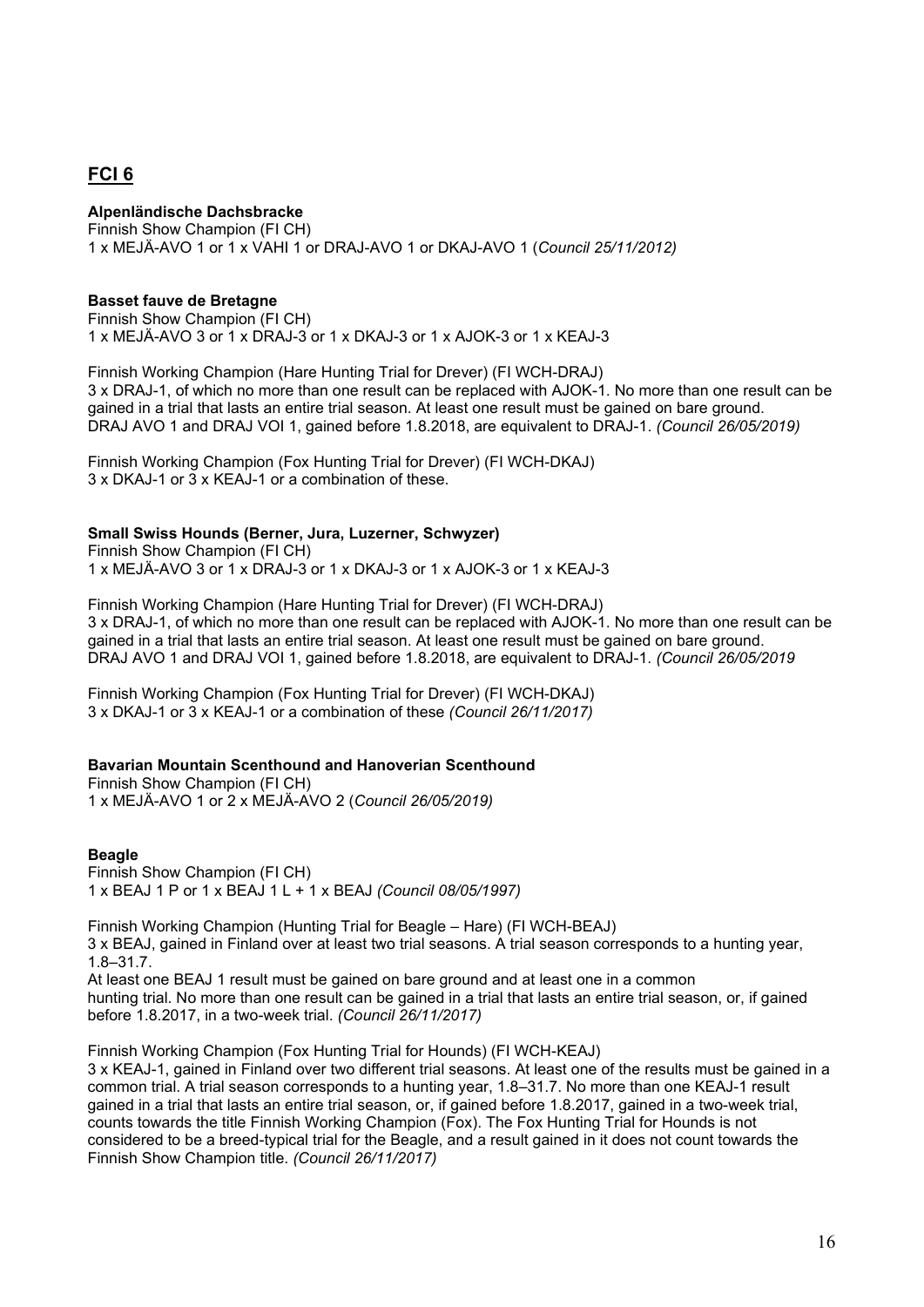# **Bloodhound**

Finnish Show Champion (FI CH) HIJÄ ALO-1 *(Council 31/05/2015)*

Finnish Tracking Champion (Human Scent Trial) 3 x pass in Bloodhound Tracking Trial in Winner's Class. (*Council 27/11/2011*) under at least two different chief judges. *(Council 21/11/1998)*

# **Dalmatian\***

Finnish Show Champion (FI CH) No trial result requirements.

# **Drever**

Finnish Show Champion (FI CH) 1 x DRAJ-1 or, if gained before 1.8.2018, the result DRAJ-VOI 2, or 1 x DKAJ-1 and DKAJ-2 (*Council 25/11/2018)*

Finnish Working Champion (Hare Hunting Trial for Drever) (FI WCH-DRAJ) 3 x DRAJ-1, of which no more than one result can be replaced with AJOK-1. No more than one result can be gained in a trial that lasts an entire trial season. At least one result must be gained on bare ground. DRAJ AVO 1 and DRAJ VOI 1, gained before 1.8.2018, are equivalent to DRAJ-1. *(Council 25/11/2018)*

Finnish Working Champion (Fox Hunting Trial for Drever) (FI WCH-DKAJ) 3 x DKAJ-1 or 3 x KEAJ-1 or a combination of these *(Council 26/11/2017)*

# **Estonian Hound**

Finnish Show Champion (FI CH) 1 x BEAJ 1 or 1 x KEAJ 1 or 1 x AJOK 1 (*Council 26/05/2013*)

Finnish Working Champion (Hunting Trial for Beagle – Hare) (FI WCH-BEAJ)

4 x BEAJ, gained in Finland over at least two trial seasons. A trial season corresponds to a hunting year, 1.8–31.7.

At least one BEAJ 1 result must be gained on snowy ground and at least two on bare ground. No more than one BEAJ 1 result can be gained in a trial that lasts an entire trial season, or, if gained before 1.8.2017, in a two-week trial. (*Council 28/11/2021*)

Finnish Working Champion (Fox Hunting Trial for Hounds) (FI WCH-KEAJ)

4 x KEAJ-1, gained in Finland over at least two trial seasons. A trial season corresponds to a hunting year, 1.8–31.7. One KEAJ-1 result gained in a trial that lasts an entire trial season, or, if gained before 1.8.2016, in a two-week trial, counts towards the Working Champion title. (*Council 28/11/2021*)

# **Finnish Hound and other long-legged Hounds**

Finnish Show Champion (FI CH) 1 x AJOK-1 or 1 x KEAJ-1

During the transitional period, an AVO-1 result gained before 1.8.2002 in Hunting Trials for Hounds on either Hare or Fox counts towards the Champion title.

Finnish Working Champion (Hunting Trial for Finnish Hounds – Hare) (FI WCH-AJOK) 4 x AJOK-1 gained over at least two trial seasons. A trial season corresponds to a hunting year, 1.8–31.7. At least two results counting towards the Working Champion title must be gained on bare ground and one result on snowy ground. One AJOK-1 result gained in a trial that lasts an entire trial season, or, if gained before 1.8.2016, in a two-week trial, counts towards the Working Champion title. *(Council 29/05/2016)*

Finnish Working Champion (Fox Hunting Trial for Hounds) (FI WCH-KEAJ)

4 x KEAJ-1 gained over at least two trial seasons. A trial season corresponds to a hunting year, 1.8–31.7. One KEAJ-1 result gained in a trial that lasts an entire trial season, or, if gained before 1.8.2016, in a twoweek trial, counts towards the Working Champion title. *(Council 29/05/2016)*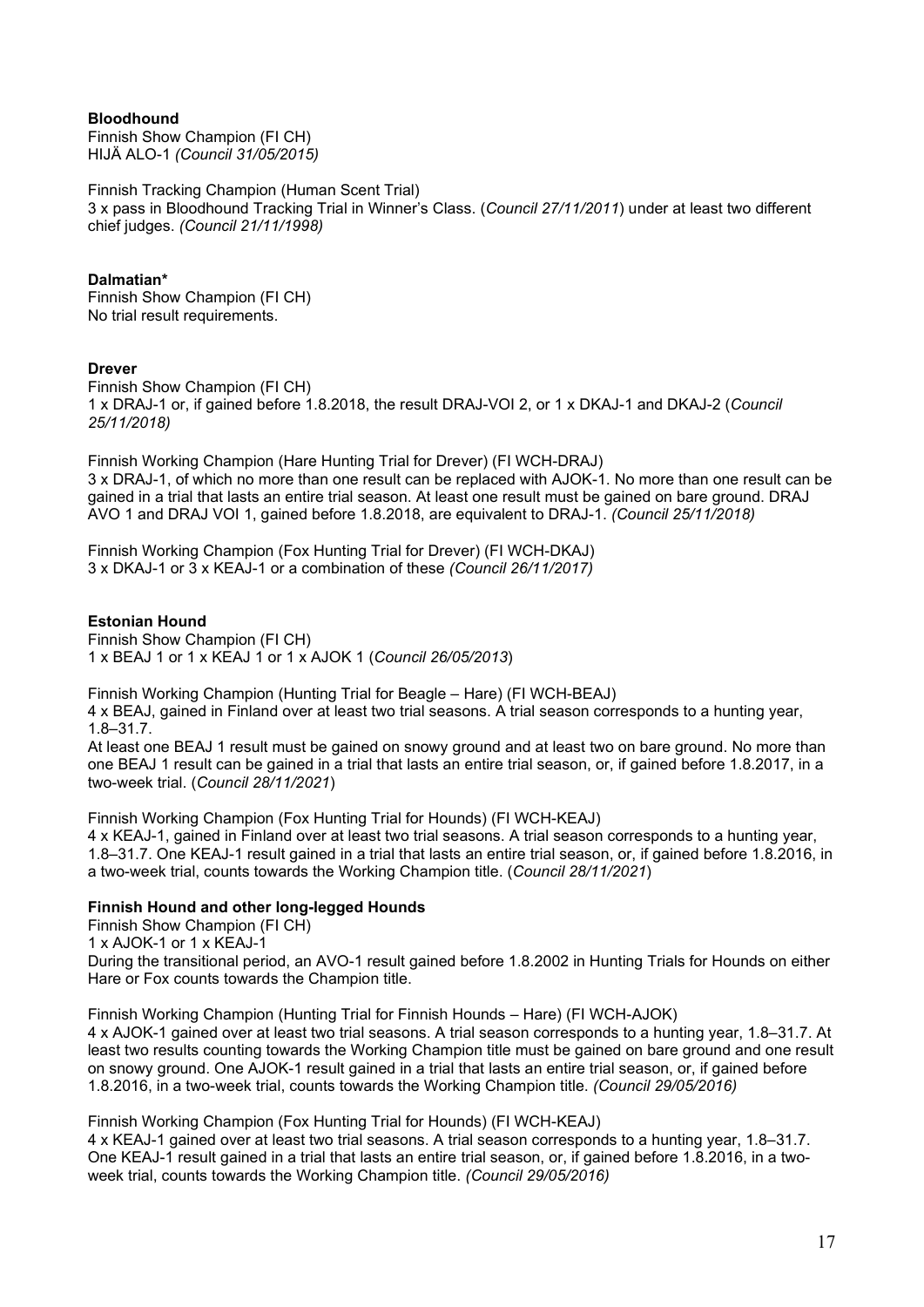#### **Other breeds subject to Suomen Bassetkerho ry**

Finnish Show Champion (FI CH) No trial result requirements.

Finnish Working Champion (Hare Hunting Trial for Drever) (FI WCH-DRAJ) 3 x DRAJ-1, of which no more than one result can be replaced with AJOK-1. No more than one result can be gained in a trial that lasts an entire trial season. At least one result must be gained on bare ground. DRAJ AVO 1 and DRAJ VOI 1, gained before 1.8.2018, are equivalent to DRAJ-1. *(Council 26/05/2019)*

Finnish Working Champion (Fox Hunting Trial for Drever) (FI WCH-DKAJ) 3 x DKAJ-1 or 3 x KEAJ-1 or a combination of these.

#### **Rhodesian Ridgeback**

Finnish Show Champion (FI CH) No trial result requirements.

Finnish Lure Coursing Champion (FI LCCH) 5 x Lure Coursing Certificate, gained over at least two different trial seasons. *30/05/2010)*

Finnish Pack Coursing Champion (FI PCCH) 5 x Pack Coursing Certificate, gained over at least two different race seasons. *(Council 23/11/2013)*

# **FCI 7**

**Pointing Dogs** Finnish Show Champion (FI CH) 1 x AVO 1 or 2 x AVO 2 in Pointing Dog Trial

# FI WCH-KAER and FI WCH-KK

3 x KAER-VOI 1 or 3 x Certificate gained in some other Pointing Dog Trial under at least two different chief judges in Finland. At least one result must be gained in a common trial. At least one KAER VOI 1 result must be gained on forest bird and at least one on field bird. Before the dog is granted the Working Champion title, it must have gained two (2) results of level AVO 2 or higher, and these results must have been gained by game being shot for the dog, recorded in the trial result with the code P.

# **FCI 8**

# **American Cocker Spaniel, Portuguese Water Dog\***

Finnish Show Champion (FI CH) No trial result requirements.

Finnish Working Champion (Hunting Trial for Spaniels) (FI WCH-SPME) 3 x SPME-VOI 1 in Finland under at least two different chief judges. At least one of the results must be gained in a common trial and at least one in a water fowl trial (SPME-V).

# **American Water Spaniel, Kooikerhondje, Lagotto Romagnolo\*, Wetterhoun**

Finnish Show Champion (FI CH) No trial result requirements.

Finnish Working Champion (Hunting Trial for Spaniels) (FI WCH-SPME)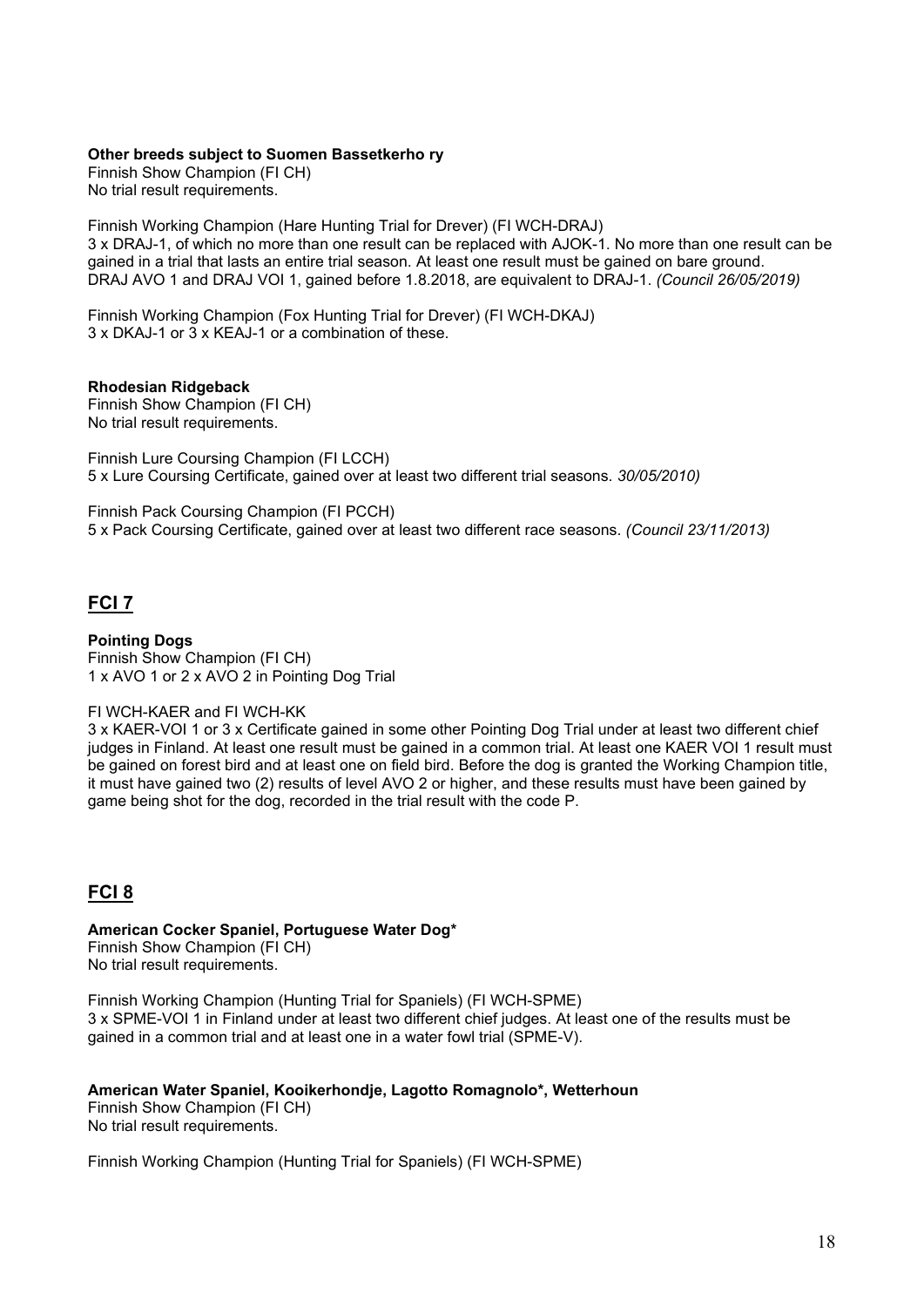3 x VOI 1 in Hunting Trial for Spaniels under at least two different chief judges. At least one of the results must be gained in a common trial. *(Council 27/11/2011)*

**Barbet, Cocker Spaniel, Clumber Spaniel, Field Spaniel, Irish Water Spaniel, Sussex Spaniel**  Finnish Show Champion (FI CH)

Pass in Working Ability Test for Spaniels SPA 1, or at least AVO 3 in Hunting Trial for Spaniels.

Finnish Working Champion (Hunting Trial for Spaniels) (FI WCH-SPME) 3 x VOI 1 in Hunting Trial for Spaniels under at least two different chief judges. At least one of the results must be gained in a common trial. *(Council 27/11/2011)*

#### **German Spaniel**

Finnish Show Champion (FI CH) 1 x WACH ALO2 or NUO2 *(Council 26/05/2013*

Finnish Working Champion (Hunting Trial for Wachtelhunds) (FI WCH-WACH) 1 x WACH AVO1 + 2 x WACH-M1, of which at least one result is gained on bare ground and one on snowy ground. Results must be gained under at least two different chief judges. *(Council 26/05/2013)*

#### **Retrievers\***

Finnish Show Champion (FI CH) Pass in Working Ability Test for Retrievers in Finland, or in Hunting Trial for Retrievers in Sweden or Norway.

Finnish Working Champion (Hunting Trial for Retrievers) (FI WCH-B) 3 x NOME-B VOI1, of which at least one is gained in a game trial. Results must be gained under at least two different judges. In addition, NKM1 or at least the result A3 in NOME-A or NOME-KV. *(Council 29/11/2015)*

#### Finnish Working Champion (Field Trial) (FI WCH-FT)

3 x CAC (CACIT and res CACIT are also taken into account) in NOME-A in Finland or in an international trial in Finland. A reserve CAC is automatically changed to CAC if the CAC is awarded to a dog that has already gained the results required for the title Finnish Working Champion (Field Trial), or if the trial result for the dog that was awarded with CAC is disqualified or invalidated. *(Council 29/11/2015)*

#### Finnish Working Champion (Working Trial) (FI WCH-WT)

3 x CAC in Finland. In addition, NKM1 or at least the result A3 in NOME-A or NOME-KV. A reserve CAC is automatically changed to CAC if the CAC is awarded to a dog that has already gained the results required for the title Finnish Working Champion (Working Trial), or if the trial result for the dog that was awarded with CAC is disqualified or invalidated. *(Council 29/11/2015)*

**Spanish Waterdog\*** Finnish Show Champion (FI CH) No trial result requirements.

# **Springer Spaniel**

Finnish Show Champion (FI CH) Pass in Working Ability Test for Spaniels SPA 1, or at least AVO 3 in Hunting Trial for Spaniels.

Finnish Working Champion (Hunting Trial for Spaniels) (FI WCH-SPME) 3 x SPME-VOI 1 in Finland under at least two different chief judges. At least one of the results must be gained in a common trial and at least one in a water fowl trial (SPME-V).